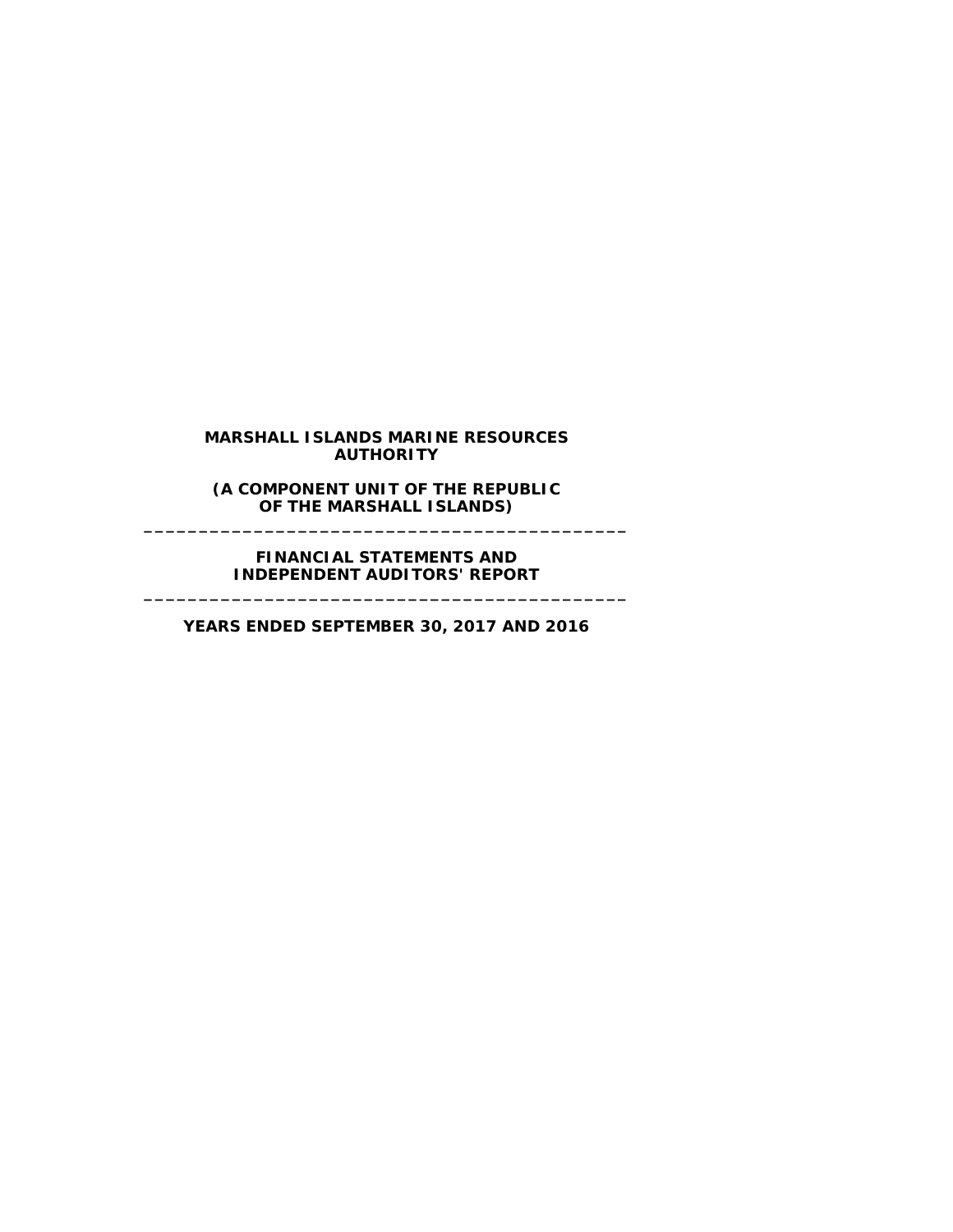Years Ended September 30, 2017 and 2016 Table of Contents

|          |                                                                                                                                                                                            | Page No. |
|----------|--------------------------------------------------------------------------------------------------------------------------------------------------------------------------------------------|----------|
| I.       | INDEPENDENT AUDITORS' REPORT                                                                                                                                                               | 1        |
| $\Pi$ .  | MANAGEMENT'S DISCUSSION AND ANALYSIS                                                                                                                                                       | 3        |
| III.     | <b>FINANCIAL STATEMENTS</b>                                                                                                                                                                |          |
|          | Statements of Net Position                                                                                                                                                                 | 10       |
|          | Statements of Revenues, Expenses and Changes in Net Position                                                                                                                               | 11       |
|          | Statements of Cash Flows                                                                                                                                                                   | 12       |
|          | Notes to Financial Statements                                                                                                                                                              | 13       |
| $IV_{-}$ | INDEPENDENT AUDITORS' REPORT ON COMPLIANCE WITH<br>LAWS AND REGULATIONS                                                                                                                    |          |
|          | Independent Auditors' Report on Internal Control Over Financial<br>Reporting and on Compliance and Other Matters Based on an<br>Audit of Financial Statements Performed in Accordance With |          |
|          | Government Auditing Standards                                                                                                                                                              | 24       |
|          | Schedule of Findings and Responses                                                                                                                                                         | 26       |
|          | Unresolved Prior Year Findings                                                                                                                                                             | 30       |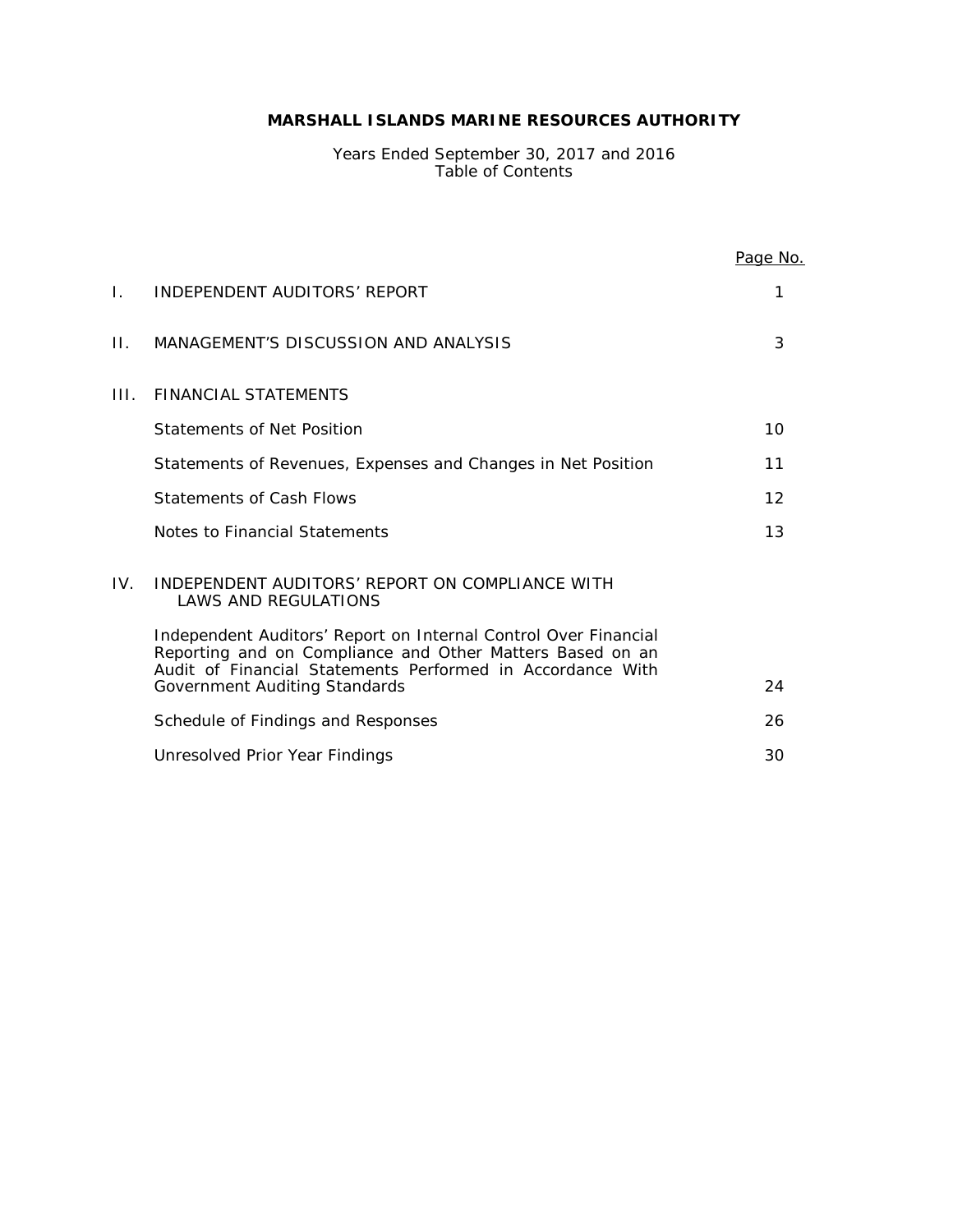# Deloitte.

Deloitte & Touche LLP 361 South Marine Corps Drive Tamuning, GU 96913-3973 USA

Tel: +1 (671) 646-3884 Fax: +1 (671) 649-4265

www.deloitte.com

# **INDEPENDENT AUDITORS' REPORT**

Board of Directors Marshall Islands Marine Resources Authority:

# **Report on the Financial Statements**

We have audited the accompanying financial statements of the Marshall Islands Marine Resources Authority (MIMRA), a component unit of the Republic of the Marshall Islands, which comprise the statements of net position as of September 30, 2017 and 2016, and the related statements of revenues, expenses and changes in net position and of cash flows for the years then ended, and the related notes to the financial statements.

# *Management's Responsibility for the Financial Statements*

Management is responsible for the preparation and fair presentation of these financial statements in accordance with accounting principles generally accepted in the United States of America; this includes the design, implementation, and maintenance of internal control relevant to the preparation and fair presentation of financial statements that are free from material misstatement, whether due to fraud or error.

## *Auditors' Responsibility*

Our responsibility is to express an opinion on these financial statements based on our audits. We conducted our audits in accordance with auditing standards generally accepted in the United States of America and the standards applicable to financial audits contained in *Government Auditing Standards*, issued by the Comptroller General of the United States. Those standards require that we plan and perform the audit to obtain reasonable assurance about whether the financial statements are free from material misstatement.

An audit involves performing procedures to obtain audit evidence about the amounts and disclosures in the financial statements. The procedures selected depend on the auditor's judgment, including the assessment of the risks of material misstatement of the financial statements, whether due to fraud or error. In making those risk assessments, the auditor considers internal control relevant to the entity's preparation and fair presentation of the financial statements in order to design audit procedures that are appropriate in the circumstances, but not for the purpose of expressing an opinion on the effectiveness of the entity's internal control. Accordingly, we express no such opinion. An audit also includes evaluating the appropriateness of accounting policies used and the reasonableness of significant accounting estimates made by management, as well as evaluating the overall presentation of the financial statements.

We believe that the audit evidence we have obtained is sufficient and appropriate to provide a basis for our audit opinion.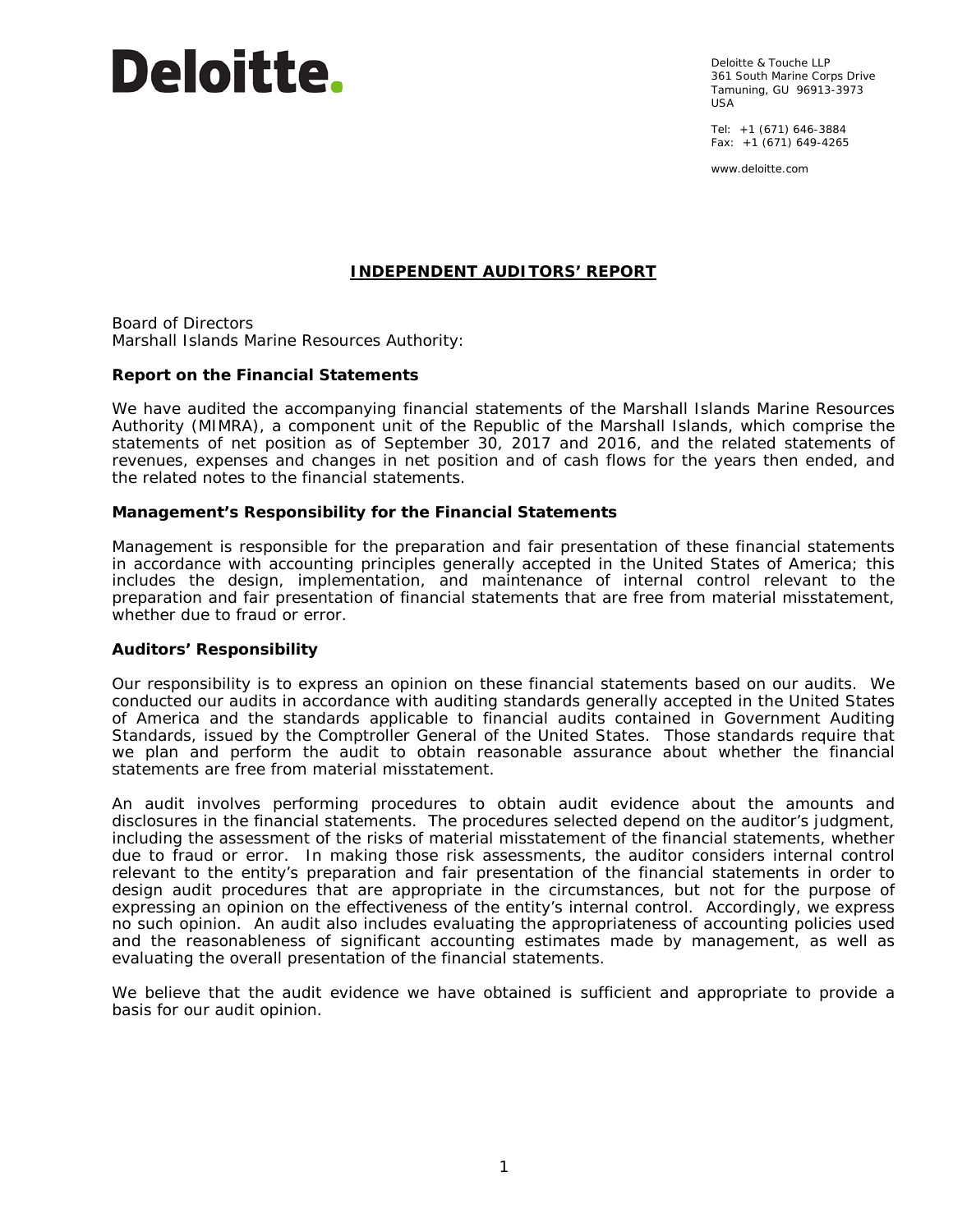# Deloitte.

# *Opinion*

In our opinion, the financial statements referred to above present fairly, in all material respects, the financial position of the Marshall Islands Marine Resources Authority as of September 30, 2017 and 2016, and the results of its operations and its cash flows for the years then ended in accordance with accounting principles generally accepted in the United States of America.

# *Other Matters*

# *Required Supplementary Information*

Accounting principles generally accepted in the United States of America require that the management's discussion and analysis on pages 3 to 9 be presented to supplement the financial statements. Such information, although not a part of the financial statements, is required by the Governmental Accounting Standards Board who considers it to be an essential part of financial reporting for placing the financial statements in an appropriate operational, economic, or historical context. We have applied certain limited procedures to the required supplementary information in accordance with auditing standards generally accepted in the United States of America, which consisted of inquiries of management about the methods of preparing the information and comparing the information for consistency with management's responses to our inquiries, the financial statements, and other knowledge we obtained during our audit of the financial statements. We do not express an opinion or provide any assurance on the information because the limited procedures do not provide us with sufficient evidence to express an opinion or provide any assurance.

# **Other Reporting Required by** *Government Auditing Standards*

In accordance with *Government Auditing Standards*, we have also issued our report dated June 27, 2018, on our consideration of MIMRA's internal control over financial reporting and on our tests of its compliance with certain provisions of laws, regulations, contracts, and grant agreements and other matters. The purpose of that report is solely to describe the scope of our testing of internal control over financial reporting and compliance and the results of that testing, and not to provide an opinion on the effectiveness of MIMRA's internal control over financial reporting or on compliance. That report is an integral part of an audit performed in accordance with *Government Auditing Standards* in considering MIMRA's internal control over financial reporting and compliance.

 $\bigcup_{\alpha\in\mathcal{C}}$ 

June 27, 2018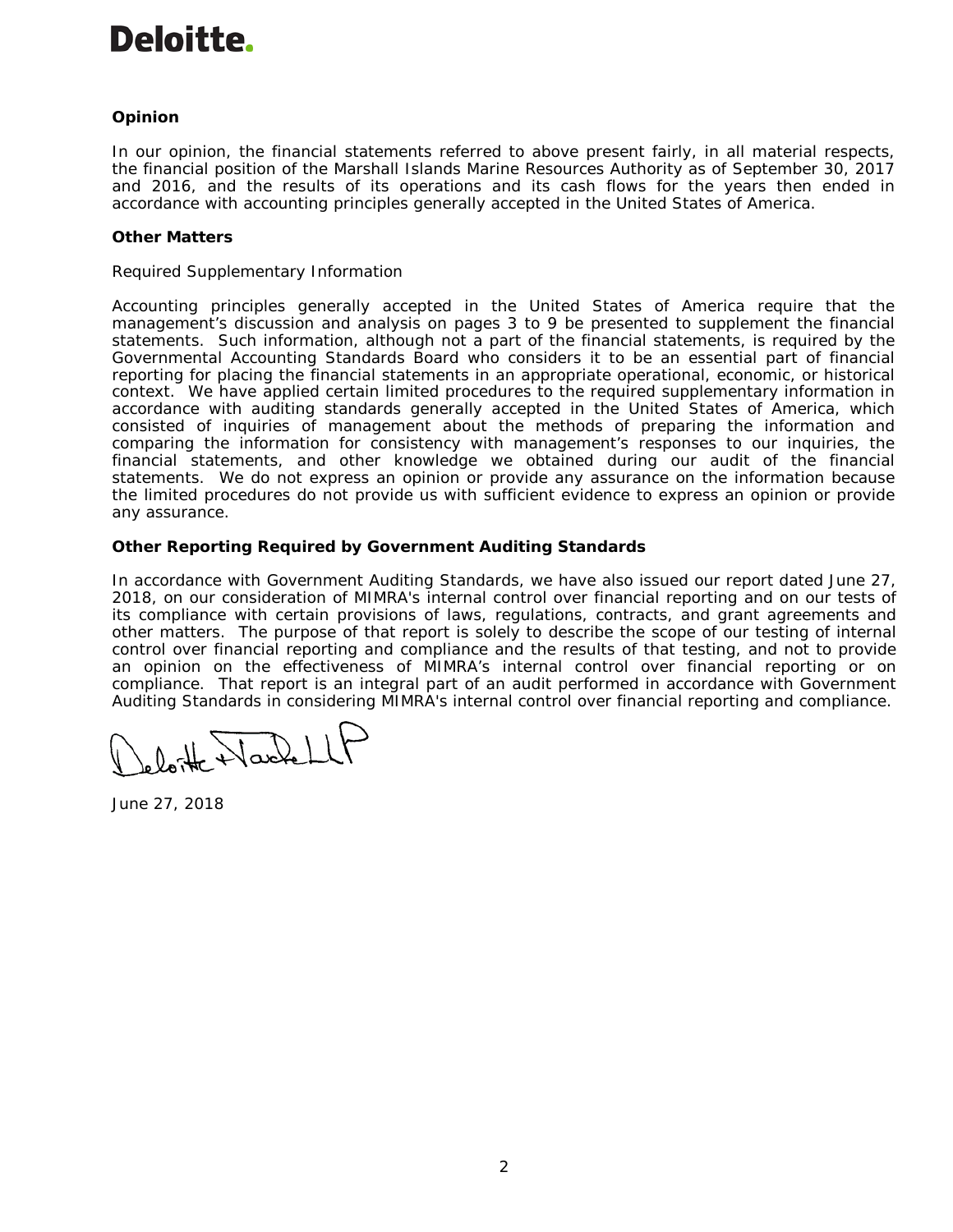Management's Discussion and Analysis September 30, 2017 and 2016

This section of the Marshall Islands Marine Resources Authority (MIMRA) annual financial report presents our discussion and analysis of MIMRA's financial performance for the fiscal year ending September 30, 2017. Please read it and verify any clarification to the financial statements, which follow this section. The below table summarizes the financial condition and operations of MIMRA for fiscal year 2017, 2016 and 2015.

(%)

#### Statements of Net Position

|                                                                                        | 2017                                   | 2016                                   | Change              | 2015                                 |
|----------------------------------------------------------------------------------------|----------------------------------------|----------------------------------------|---------------------|--------------------------------------|
| ASSETS:<br>Current and other assets<br>Capital assets<br>Investment in JV              | \$25,170,217<br>1,965,793<br>6,209,153 | \$35,141,562<br>1,183,609<br>5,298,919 | (28%)<br>66%<br>17% | \$32,741,649<br>202,955<br>4,811,417 |
| <b>Total Assets</b>                                                                    | \$33,345,163                           | \$41,624,090                           | (20%)               | \$37,756,021                         |
| LIABILITIES:<br>Current liabilities                                                    | $\mathfrak{L}$<br>909,837              | $\mathsf S$<br>394,715                 | 131%                | $\mathsf{S}$<br>508,003              |
| <b>NET POSITION:</b><br>Net investment in capital assets<br>Restricted<br>Unrestricted | 1,965,793<br>636,077<br>29,833,456     | 1,183,609<br>423,049<br>39,612,717     | 66%<br>47%<br>(25%) | 202,955<br>37,045,063                |
| <b>Total Net Position</b>                                                              | 32,435,326                             | 41,229,375                             | (21%)               | 37,248,018                           |
|                                                                                        | \$ 33,345,163                          | \$41,624,090                           | (20%)               | \$37,756,021                         |

Statements of Revenue, Expenses and Changes in Net Position

|                                   |               |              | (%)       |              |
|-----------------------------------|---------------|--------------|-----------|--------------|
|                                   | 2017          | 2016         | Change    | 2015         |
| <b>REVENUES:</b>                  |               |              |           |              |
| <b>Operating Revenue</b>          | \$34,057,424  | \$31,666,145 | 8%        | \$31,569,468 |
| Non-Operating Revenue             | 2,047,217     | 2,122,087    | (4%)      | 608,612      |
| <b>Total Revenue</b>              | 36,104,641    | 33,788,232   | 7%        | 32,178,080   |
| EXPENSES:                         |               |              |           |              |
| <b>Operating Expenses</b>         | 4,759,761     | 3,520,937    | 35%       | 3,821,084    |
| Non-operating expenses            | 40,138,929    | 26,285,938   | 53%       | 15,773,000   |
| <b>Total Expenses</b>             | 44,898,690    | 29,806,875   | 51%       | 19,594,084   |
| Changes in net position           | (8, 794, 049) | 3,981,357    | $(321)$ % | 12,583,996   |
| Net position at beginning of year | 41,229,375    | 37,248,018   | 11%       | 24,664,022   |
| Net position at end of year       | \$ 32,435,326 | \$41,229,375 | $(21)$ %  | \$37,248,018 |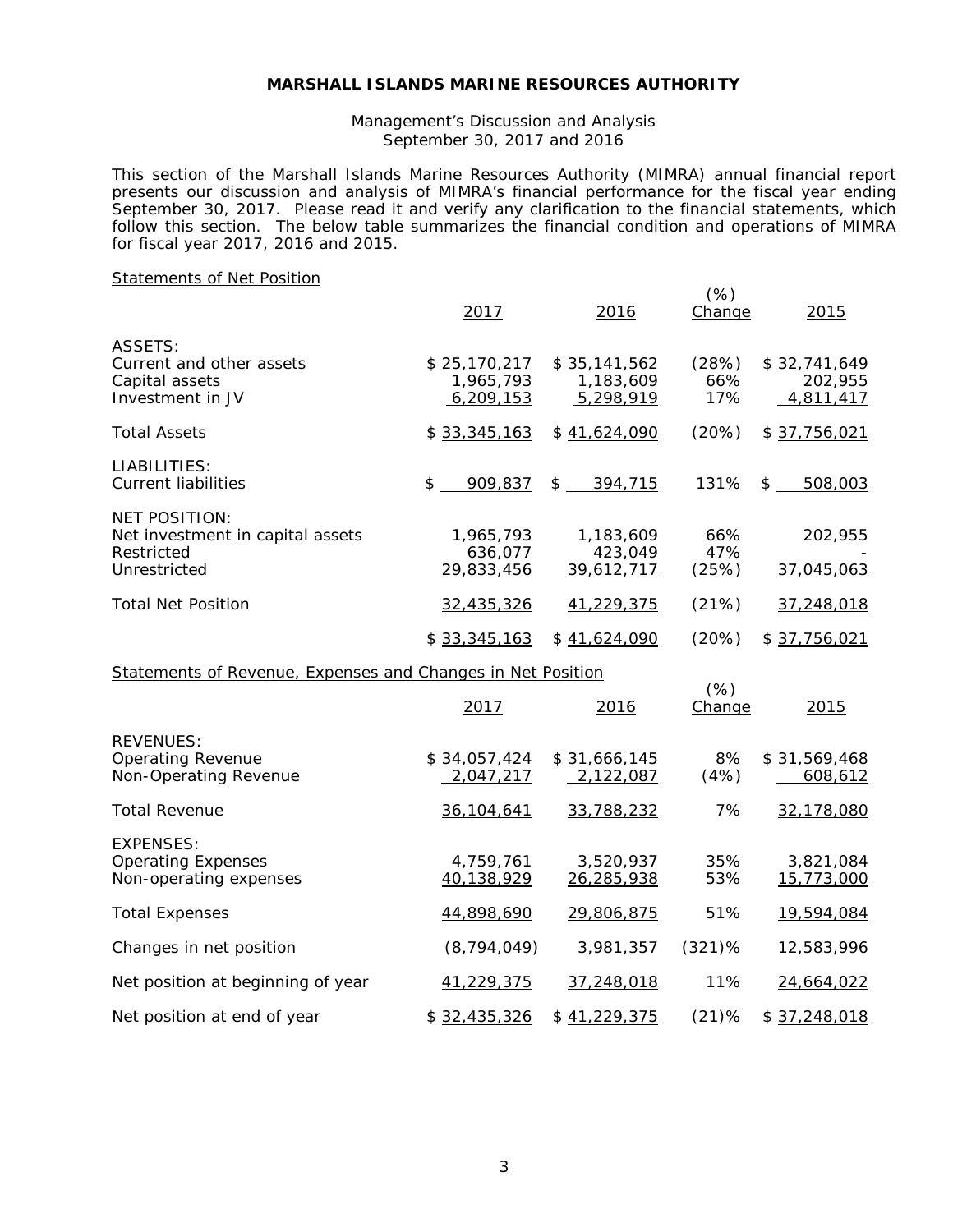Management's Discussion and Analysis, Continued September 30, 2017 and 2016

## **Overall analysis:**

Management's Discussion and Analysis for the year ended September 30, 2016 is set forth in MIMRA's report on the audit of financial statements, which is dated June 20, 2017. That Management Discussion and Analysis explains the major factors impacting the 2016 financial statements and can be obtained from MIMRA's Administrator via the contact information in page 9.

In FY2017, operating revenues increased by \$2,391,279 or 8% compared with FY2016; and, for FY2016, operating revenues increased by \$96,677 or 0.31% compared with FY2015. For FY2017, all revenue generated has increased except for transshipment revenues which only generated \$596,000 compared with FY2016 recorded revenue of \$799,000. Vessel Day Scheme (VDS)  $$596,000$  compared with FY2016 recorded revenue of  $$799,000$ . revenue increased by \$1,397,609 or 6%; licensing and registration fees increased by \$305,804 or 14%; fishing rights increased by \$164,998 or 6%; observer's fee increased by \$271,947 or 50%. Other revenues also increased by 180% or \$126,391. Boat chartering fees remained at \$700,000 for each respective year.

MIMRA was able to collect fishing fines during FY2017 for violations in the access agreement amounting to \$715,000, higher by 88% compared with \$380,000 in FY2016. VDS revenues boosted total revenue generated by MIMRA during the current year in the amount of \$25,389,600, from \$23,991,991 in FY2016, an increase of 6% compared to the 58% increase in FY2016 versus FY2015.

Total fishing vessels (purse seiners, carriers and bunker vessels) transshipped in the RMI port during the current year was 560 boats, which is 146 boats lower than in FY2016 with 706 boats and also lower than FY2015 which has 663 boats.

For the current year, Korea registered 22 boats (FY2016: 32 boats); Taiwan 26 boats (FY2016: 28 boats); China 6 boats (FY2016: 0 boats); Japan (KAIMAKI) 25 boats (FY2016: 30 boats); RD Fishing 7 boats (FY2016: 0 boats). The above also purchased fishing days from MIMRA for 510 days amounting to \$4,211,500. Domestic companies like Koo's Fishing (*4 boats)*, Marshall Islands Fishing Corporation (*1 boat)*, and Pan Pacific Fishing (5 *boats)* had the same number of boats registered in FY2016. Domestic-based companies also bought fishing days from MIMRA as follows: Koo's Fishing - 770 days for \$4,620,000; Marshall Islands Fishing Corporation - 200 days for \$1,000,000; and Pan Pacific Fishing – 998 for \$5,988,000. The above made a significant impact on the overall revenue picture of MIMRA for the current year. Another domestic-based company Marshall Islands Fishing Venture (MIFV) registered longline boats with same rates as in previous years for \$468,000. Parties to the Nauru Agreement pooling and FSMA traded days share, also boosted MIMRA revenue by \$5,502,100. Carriers and bunkers also contributed \$869,592 to the total revenue of MIMRA. Overall, total revenues of \$36,104,641 (includes non-operating) exceeded estimated revenues by \$5,699,141 against the budgeted collection of \$30,405,500 for FY2017.

For FY2017, total operating expenses is \$4,759,761: \$522,707 of which pertains to World Bank (WB) project expenses for operation and surveillance and \$363,547 pertains to National Ocean Symposium (NOS) expenses. Total operating expenses increased by \$1,238,824 or 35% compared with FY2016. As stated, \$522,707 is WB project expenses thus, the net operating expenses for MIMRA operations was only \$4,237,054 which is higher by 37% compared with the operating expense in FY2016 and 104% higher compared with the FY2015 operating expenses amounting to \$2,841,064, net of the impairment provision of \$980,000 for MIMRA's investment in stocks of an affiliate, which is a non-recurring expense. The significant factor for the increase pertains to the 100% port monitoring jobs on purse seiner (observer fees) that increased by \$183,751.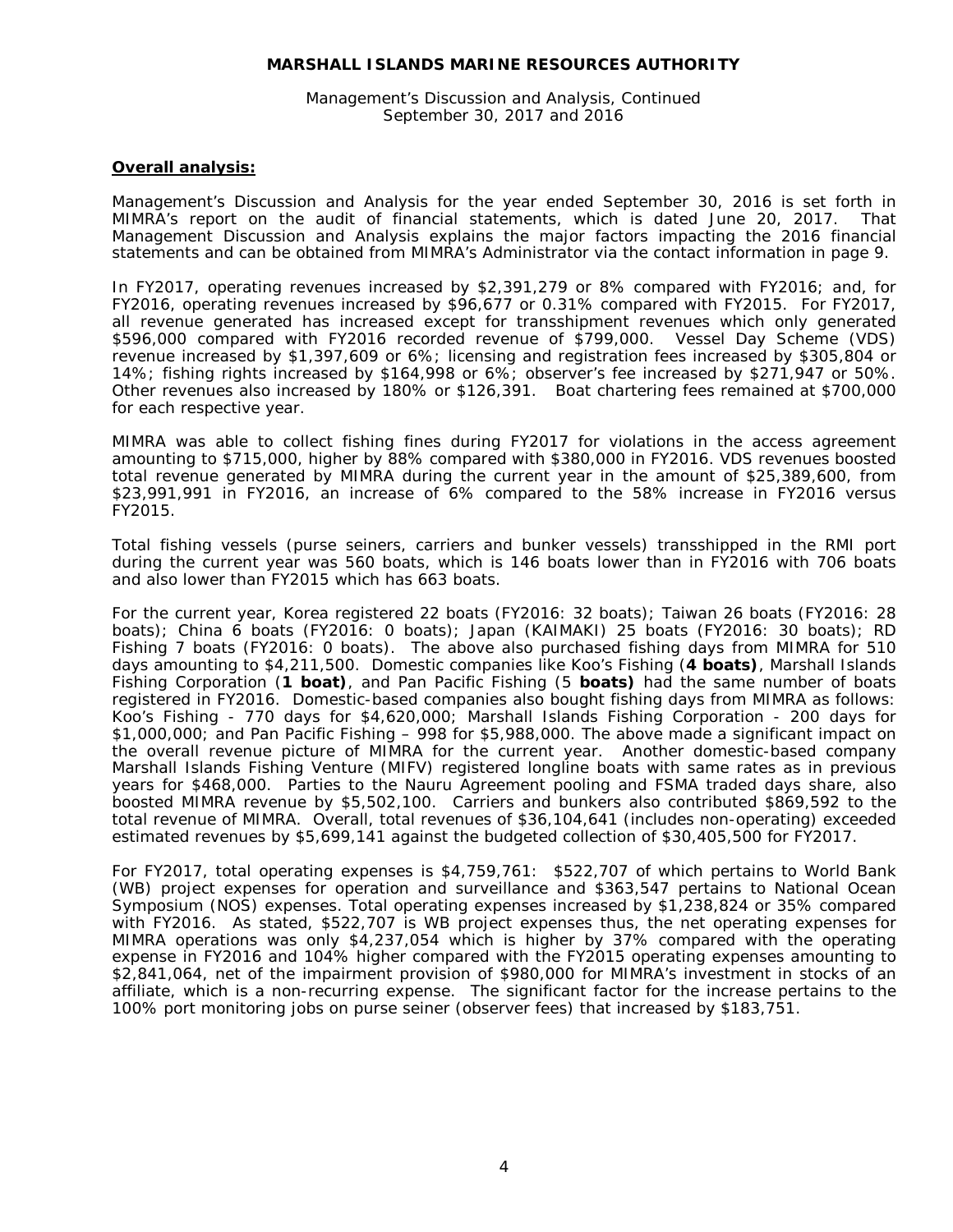Management's Discussion and Analysis, Continued September 30, 2017 and 2016

Increase of expenses and transfer out to RepMar during FY2017 amounting to \$40,129,700, 53% higher than the transfers done in FY2016 of \$26,285,938, has resulted to MIMRA's net loss of \$8,794,049, the first net loss experienced by MIMRA after 10 years in FY2007 with reported net loss of \$487,138. Net non-operating expense of \$40,821,884 decreased MIMRA's results of operation for FY2017. Change in net position for FY2017 is (\$8,794,049) compared with the \$3,981,357 in FY2016.

MIMRA's financial condition as shown by the change in net position at end of the year shows an overall decrease of 321% compared to FY2016.

## **Fund Analysis:**

At the end of FY2016, MIMRA's combined fund (Savings and Current Account) amounted to \$17,310,570 which was a 43% decrease compared to \$30,602,638 at the end of FY2016. The decrease can be attributed to the increase in the transfer out funds to RepMar of \$40,129,700 during the current year compared to FY2016 transfer out funds which was only \$26,285,938, an increase of \$13,843,762, which is equivalent to 53%. Equity earnings from the joint venture amounted to \$910,234 in FY2017 compared with \$794,704 in FY2016 (15% increase); grants amounted to \$642,939 in FY2017 compared with \$865,468 in FY2016 (11% decrease); and interest income amounted to \$264,104 in FY2017 compared with \$441,615 in FY2016 (40% decrease) also affected the overall fund balances of MIMRA in FY2017.

#### **Budget Variances:**

Actual total revenues including both operating and non-operating revenue, generated during the current FY2017 was \$36,104,641 compared to the budgeted total revenues for FY2017 of \$30,405,500. The result was favorable by as much as \$5,699,041 or 19% compared to the final budget of the same year. Actual expenses including transfer out to RepMar and other contribution for FY2017 amounted to \$44,898,690 compared to the budget of \$45,505,534 which represents favorable variance of \$606,844 or 1.1%.

## **Capital Asset:**

At the end of the FY2016, MIMRA has a net investment in capital asset of \$1,965,793. The increase of 66% from FY2016 was due to the increase in depreciable capital assets of \$1,432,167. Non-depreciable assets decreased due to the reclassification of the purchased building in FY2016 amounting to \$500,000 to asset held for donation. This asset was subject to an operation loss in fiscal year 2017. This overall increase indicates that MIMRA capital assets is on the positive side and hopefully will be maintained. (See table below).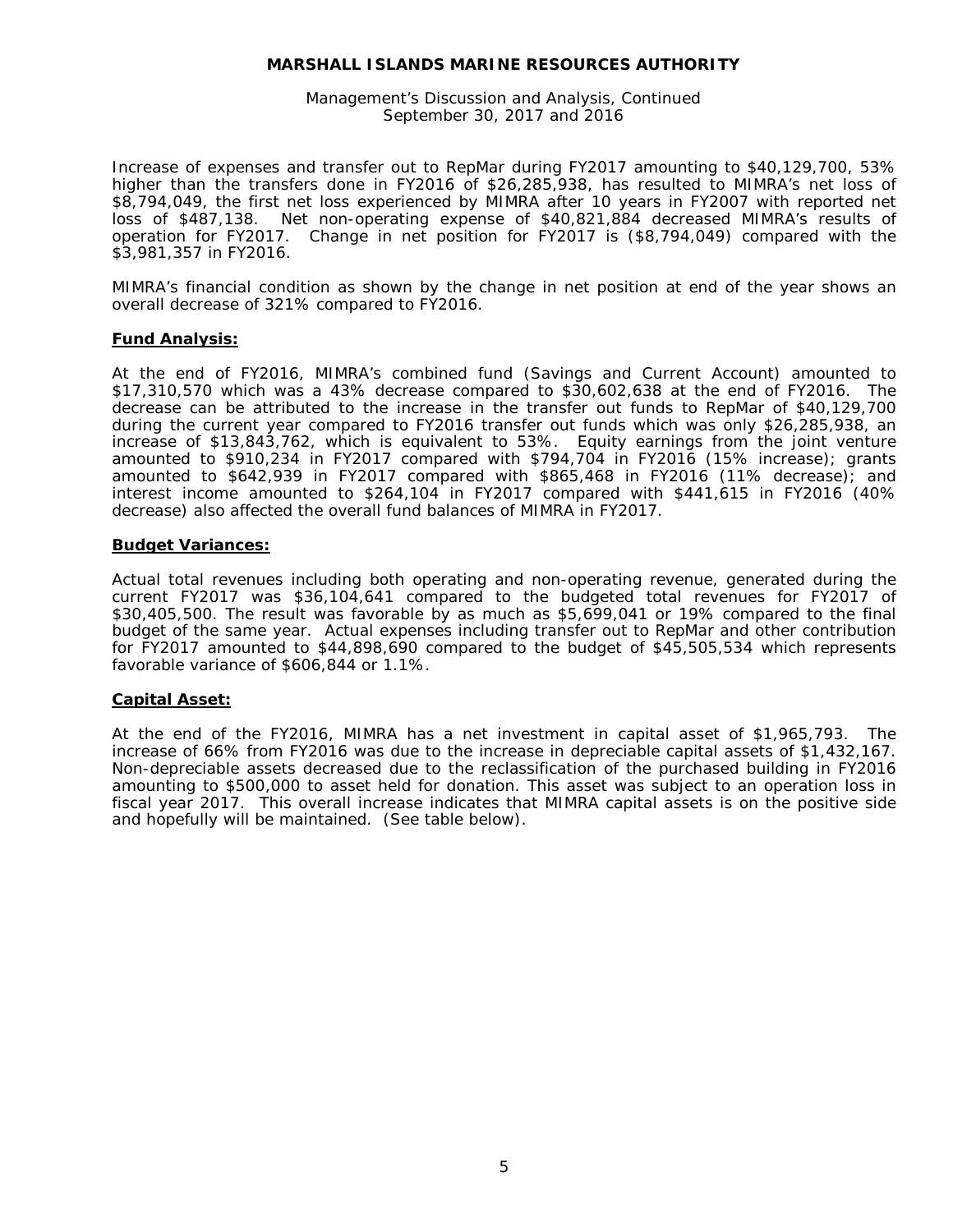Management's Discussion and Analysis, Continued September 30, 2017 and 2016

|                                 | 2017          | 2016          |    | 2015           |
|---------------------------------|---------------|---------------|----|----------------|
| Buildings & improvements        | \$<br>210,874 | \$<br>210,874 | -S | 176,367        |
| Equipment improvements          | 96.052        | 93,965        |    | 70,395         |
| <b>Vehicles</b>                 | 289,080       | 167.480       |    | 170,485        |
| Equipment                       | 591.089       | 523,480       |    | 451,886        |
| <b>Furniture &amp; Fixtures</b> | 43,218        | 43,218        |    | 36.564         |
| <b>Motorboats</b>               | 158,512       | 122,962       |    | 118,002        |
|                                 | 1,388,825     | 1.161.979     |    | 1.023.699      |
| Less: Accumulated Depreciation  | (940,790)     | (856, 870)    |    | (820, 744)     |
|                                 | 448,035       | 305,109       |    | 202,955        |
| Construction in Progress        | 1,517,758     | 878,500       |    |                |
|                                 | \$1,965,793   | \$1,183,609   | S  | <u>202,955</u> |

Fiscal Year 2017 major capital asset addition/disposal includes:

| 1. Equipment (addition/(disposal))-net | \$ 67.609 |
|----------------------------------------|-----------|
| 2. Vehicles (addition/(disposal))-net  | 121,600   |
| 3. Equipment improvements              | 2.087     |
| 4. Motorboats                          | - 35,550  |
|                                        | \$226,846 |

For additional information concerning capital assets, please see note 6 to the financial statement.

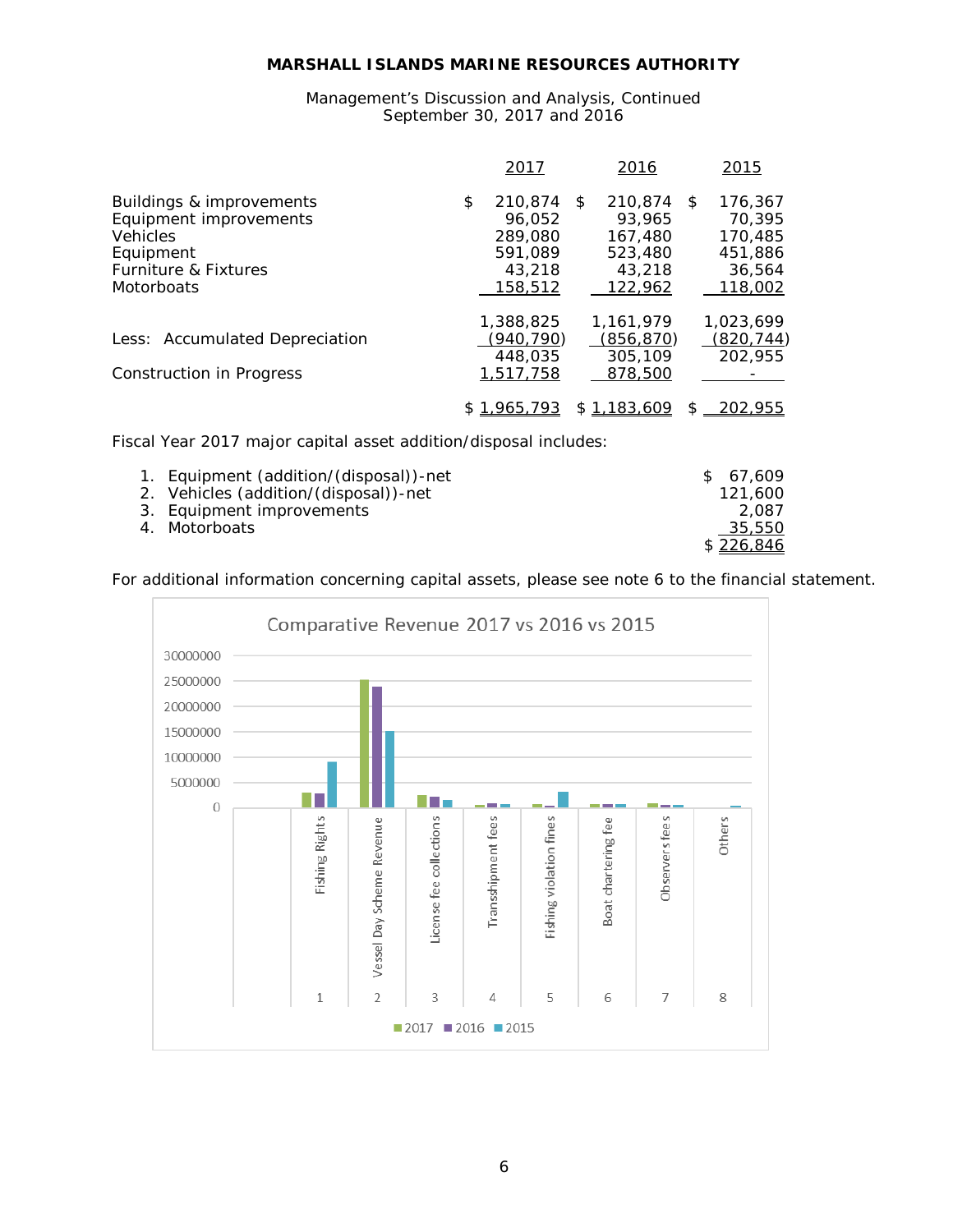#### Management's Discussion and Analysis, Continued September 30, 2017 and 2016

|              |                                    | 2017             |   | 2016         | 2015             |
|--------------|------------------------------------|------------------|---|--------------|------------------|
| $\mathbf{1}$ | Vessel Day Scheme Revenue          | \$<br>25,389,600 |   | \$23,991,991 | \$<br>15,228,935 |
| 2            | <b>Fishing Rights</b>              | 3,143,085        |   | 2,978,087    | 9,177,671        |
| 3            | License fee collections            | 2,508,792        |   | 2,202,988    | 1,621,500        |
| 4            | Observers fees                     | 815,987          |   | 544.040      | 647.419          |
| 5            | Fishing violation fines            | 715,000          |   | 380,000      | 3,235,000        |
| 6            | Boat chartering fee                | 700,000          |   | 700,000      | 700,000          |
| 7            | Transshipment fees                 | 596,000          |   | 799,000      | 677,000          |
| 8            | <b>Others</b>                      | 196,430          |   | 70,039       | 426,092          |
| 9            | <b>TOTAL REVENUES</b>              | 34,064,894       |   | 31,666,145   | 31,713,617       |
|              | Recovery (Allowance) for bad debts | (7, 470)         |   |              | (144, 149)       |
|              | <b>NET REVENUES</b>                | \$<br>34.057.424 | S | 31.666.145   | \$<br>31,569,468 |
|              | Overall Change FY2017 vs FY2016    | \$<br>2,391,279  |   | 8%           |                  |

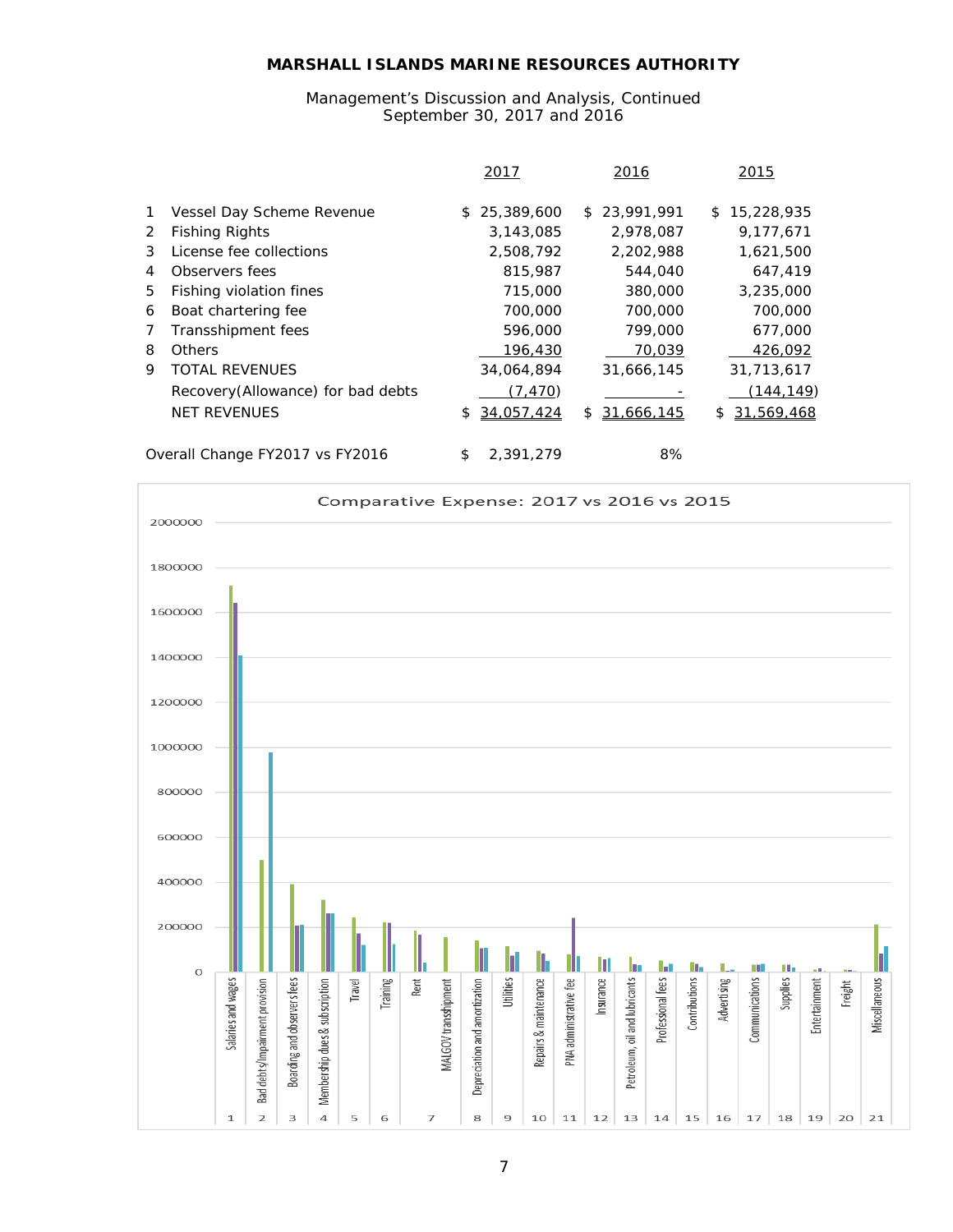#### Management's Discussion and Analysis, Continued September 30, 2017 and 2016

|                |                                           | 2017             | 2016            | 2015            |
|----------------|-------------------------------------------|------------------|-----------------|-----------------|
| 1              | Salaries and wages                        | 1,721,637        | 1,642,751<br>\$ | 1,409,738<br>S  |
| 2              | Impairment loss                           | 500,000          |                 |                 |
| 3              | Boarding and observers fee                | 391,391          | 207,640         | 210,820         |
| 4              | Membership dues and subscription          | 322,266          | 261,329         | 261,325         |
| 5              | Travel                                    | 245,248          | 173,553         | 121,431         |
| 6              | Training                                  | 221,444          | 218,552         | 124,500         |
| $\overline{7}$ | Rent                                      | 186,968          | 168,885         | 42,257          |
| 8              | MALGOV transshipment share                | 157,200          |                 |                 |
| 9              | Depreciation and amortization             | 140,754          | 107,421         | 109,784         |
| 10             | Utilities                                 | 116,532          | 74,703          | 89,567          |
| 11             | Repairs and maintenance                   | 97,359           | 82,443          | 48,629          |
| 12             | PNA administrative fee                    | 77,978           | 242,265         | 71,433          |
| 13             | Insurance                                 | 70,445           | 58,010          | 62,635          |
| 14             | Petroleum, oil and lubricants             | 69,295           | 36,316          | 32,283          |
| 15             | Professional fees                         | 51,550           | 25,000          | 39,000          |
| 16             | Contributions                             | 45,184           | 38,517          | 23,460          |
| 17             | Advertising                               | 40,096           | 6,747           | 10,804          |
| 18             | Communications                            | 34,315           | 34,025          | 37,394          |
| 19             | <b>Supplies</b>                           | 33,377           | 33,381          | 20,789          |
| 20             | Entertainment                             | 11,869           | 18,227          | 4,096           |
| 21             | Freight                                   | 11,018           | 9,057           | 4,989           |
| 22             | Bad debts/Impairment provision            |                  |                 | 980,000         |
| 23             | Miscellaneous                             | 213,835          | 82,125          | 116,150         |
|                | <b>TOTAL OPEX</b>                         | 4,759,761<br>\$. | \$3,520,937     | 3,821,084<br>\$ |
|                | Overall change in OPEX(FY2017 vs FY 2016) | 1,238,824<br>\$  | 35%             |                 |

#### **Economic Factors and Next year Budgets and Rates**

Budget has been formulated and approved by the MIMRA Board for FY2018. Projected revenue both operating and non-operating, is \$30,190,000, while projected expenses, including transfer of payments to RepMar is \$32,260,834 (\$28,000,000 for RMI General Fund). No increase provided in the operating expenses projection (20% of projected operating expenses is World Bank Project related as budgeted). The 15% across the board increase approved by the MIMRA Board will still be effected for contract renewal and new contract during the FY2018. Travel expenses, both international and domestic, will depend on how it will be funded, but for unfunded trips, MIMRA will shoulder the cost. Some domestic travel covered by grants that were approved and released to MIMRA in previous years, will be used during FY2018. For international travel, internal agreement by the management for such shall be limited to externally funded travel unless, in certain cases, where MIMRA shall match the travel expenses and, in cases, where it is necessary that MIMRA must fund the travel. Supplemental budget amounting to \$1,000,000 for FY2018 has also been approved. The funds will be taken from the enforcement fund as discussed by the Board during one of the board meetings during FY2017. This amount will be used for outer-islands fish base renovation and equipment acquisition.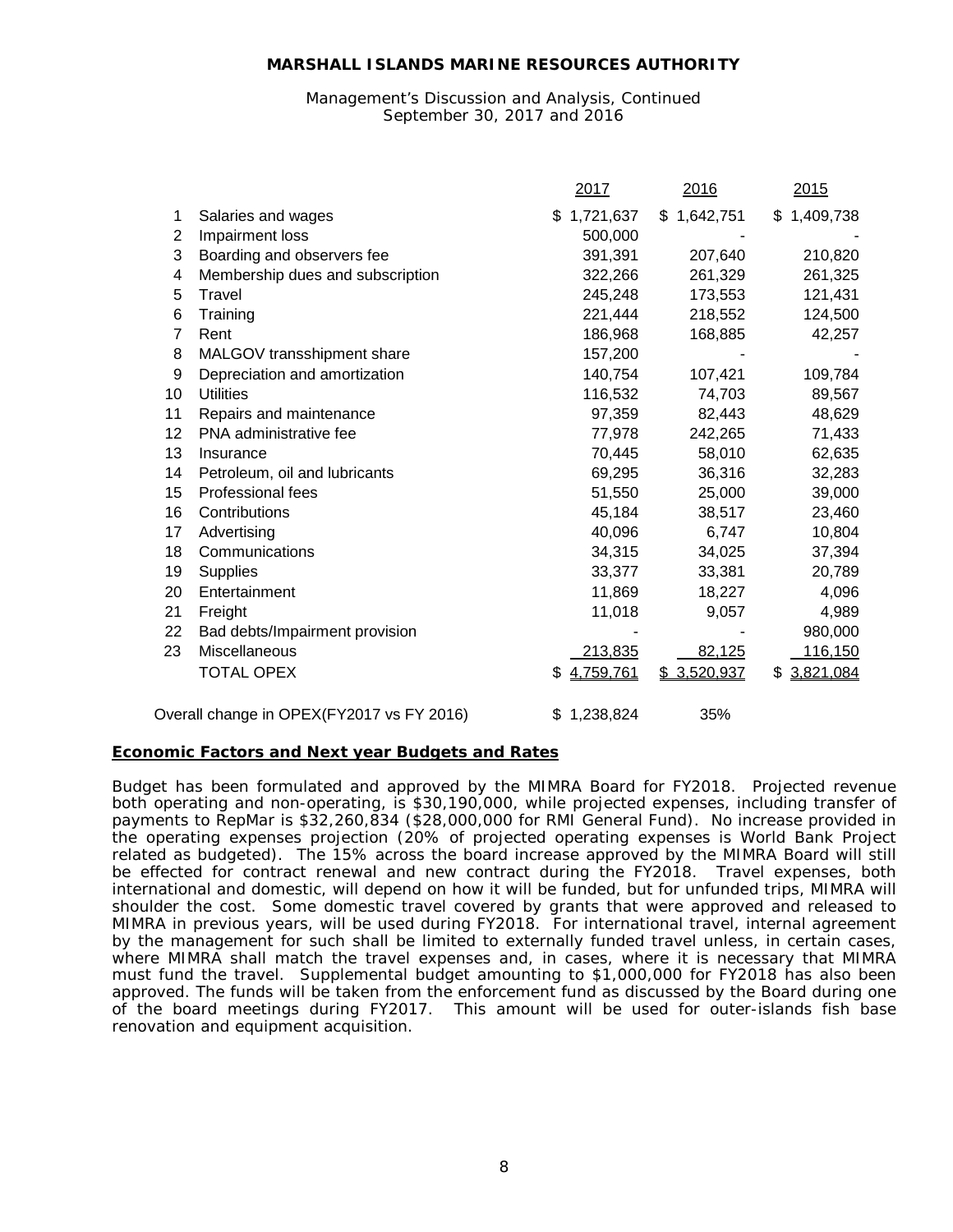#### Management's Discussion and Analysis, Continued September 30, 2017 and 2016

The continuing up and down prices of fuel in the world market also affected the Marshall Islands. Marshall Islands still has the highest fuel prices in the Micronesia by at least a little over 30% of the pump prices, even if the prices went down. Commodities in the island continue to have high prices compared to that in the previous years, including the cost of utilities. MIMRA's cost saving and conservation measures adopted in the FY2011 will continue to be adopted in the formulation for the FY2018 budget. As mentioned above, salaries and wages has an approved 15% increase across the board, by the MIMRA Board of Directors. Some positions are still to be filled up thus, budget for new hires is also provided.

Though climate change is a continuing factor that would affect MIMRA's revenue generation, FAD closure is also an aspect that affects the revenue collection of MIMRA, especially on the transshipment revenue. FAD closure means fewer boats berthing in Majuro. Bilateral Agreement between MIMRA Japan, China, Taiwan, PNG and Philippines were signed, thus, would definitely help in the revenue generation for FY2018. Fishing Days sales and pooling days are another factors that will boost the revenue for MIMRA in the next year.

#### **Contacting MIMRA's financial management**

This financial report is designed to provide our beneficiaries and others a general overview of MIMRA's finances and to demonstrate its accountability for the money it collects. If you have questions about this report or need additional financial information, contact the Administrator, P.O. Box 175, Majuro, MH 96960 or via our website [mimra.com.](mailto:mimra.@ntamar.net)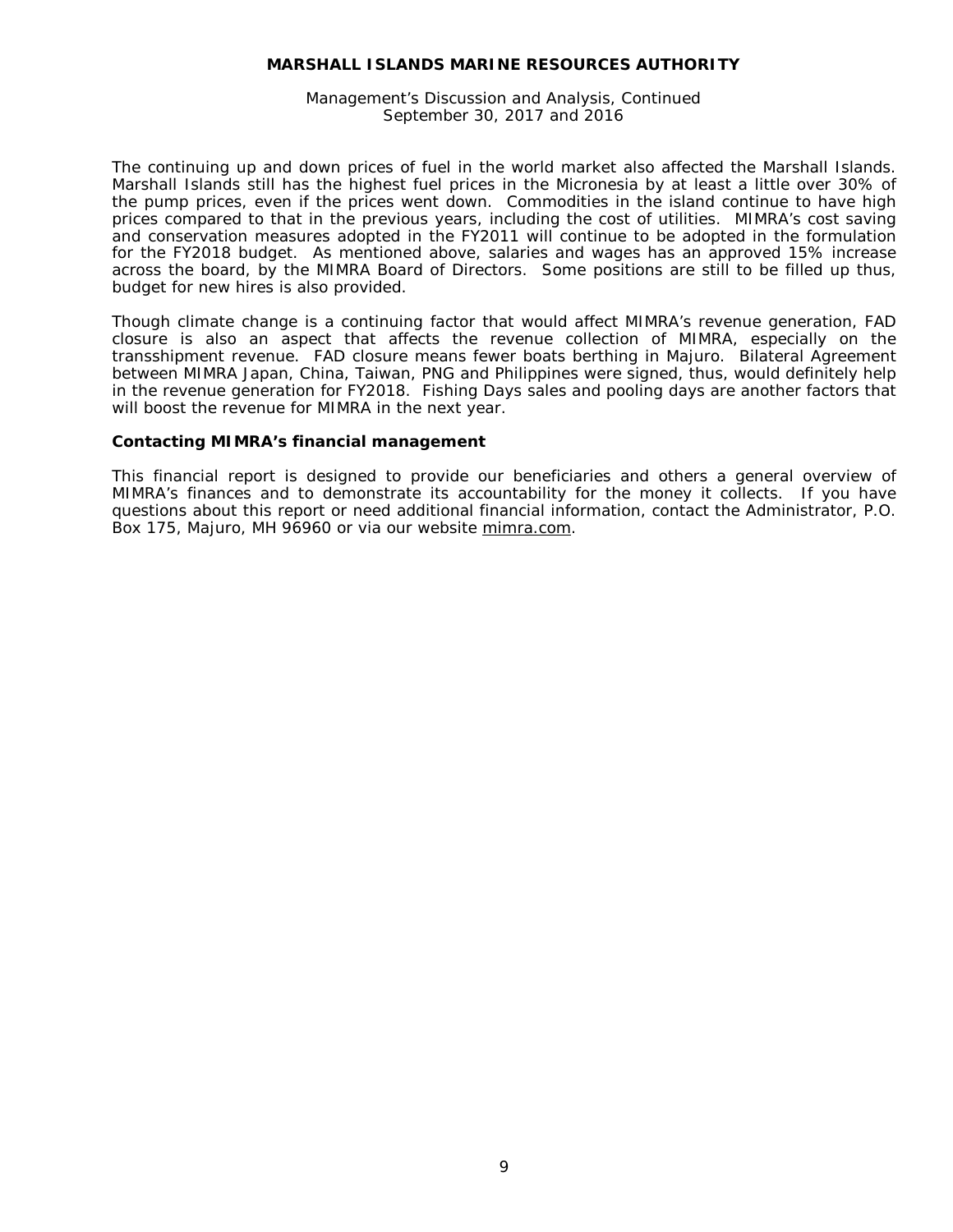#### Statements of Net Position September 30, 2017 and 2016

| <b>ASSETS</b>                                   | 2017               | 2016         |
|-------------------------------------------------|--------------------|--------------|
| Current assets:                                 |                    |              |
| Cash                                            | \$<br>5,930,330 \$ | 2,381,775    |
| Time certificates of deposit                    | 11,380,240         | 28,220,863   |
| Receivables:                                    |                    |              |
| Affiliates                                      | 3,391,887          | 754,500      |
| Trade                                           | 267,248            | 328,864      |
| Due from PNA Office                             | 4,827,383          | 3,865,660    |
| <b>Accrued interest</b>                         | 58,947             | 172,822      |
| Other                                           | 116,545            | 219,441      |
|                                                 | 8,662,010          | 5,341,287    |
| Less allowance for doubtful accounts            | (802, 363)         | (802, 363)   |
|                                                 | 7,859,647          | 4,538,924    |
| Total current assets                            | 25,170,217         | 35, 141, 562 |
| Capital assets:                                 |                    |              |
| Nondepreciable capital assets                   | 1,517,758          | 878,500      |
| Capital assets, net of accumulated depreciation | 448,035            | 305,109      |
| Investment in joint venture                     | 6,209,153          | 5,298,919    |
|                                                 | 33,345,163 \$      | 41,624,090   |
| <b>LIABILITIES AND NET POSITION</b>             |                    |              |
| Liabilities:                                    |                    |              |
| Accounts payable                                | \$<br>504,951 \$   | 55,737       |
| Payable to affiliates                           | 273,353            | 209,433      |
| Other liabilities and accruals                  | 131,533            | 129,545      |
| <b>Total liabilities</b>                        | 909,837            | 394,715      |
| Commitments                                     |                    |              |
| Net position:                                   |                    |              |
| Net investment in capital assets                | 1,965,793          | 1,183,609    |
| Restricted                                      | 636,077            | 433,049      |
| Unrestricted                                    | 29,833,456         | 39,612,717   |
| Total net position                              | 32,435,326         | 41,229,375   |
|                                                 | 33,345,163 \$      | 41,624,090   |

See accompanying notes to financial statements.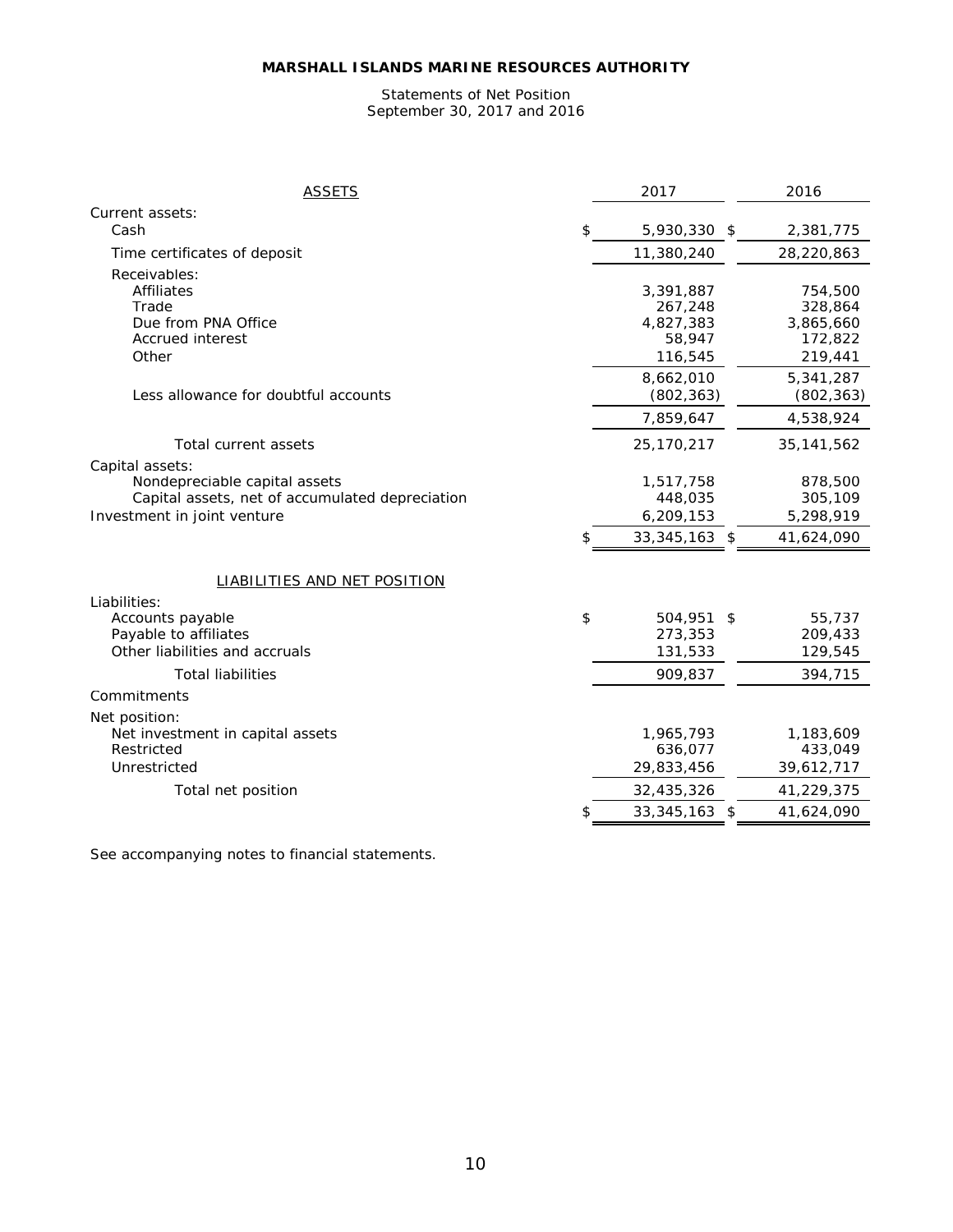#### Statements of Revenues, Expenses and Changes in Net Position Years Ended September 30, 2017 and 2016

|                                                                                               |    | 2017                                    | 2016                                 |
|-----------------------------------------------------------------------------------------------|----|-----------------------------------------|--------------------------------------|
| Operating revenues:<br>Vessel Day Scheme<br>Fishing rights<br>Licensing and registration fees | \$ | 25,389,600 \$<br>3,143,085<br>2,508,792 | 23,991,991<br>2,978,087<br>2,202,988 |
| Observer fees                                                                                 |    | 815,987                                 | 544,040                              |
| Fishing violation fines                                                                       |    | 715,000                                 | 380,000                              |
| Boat charter fees                                                                             |    | 700,000                                 | 700,000                              |
| Transshipment fees                                                                            |    | 596,000                                 | 799,000                              |
| Other                                                                                         |    | 196,430                                 | 70,039                               |
| Total operating revenues                                                                      |    | 34,064,894                              | 31,666,145                           |
| Allowance for uncollectible accounts                                                          |    | (7, 470)                                |                                      |
| Total net operating revenues                                                                  |    | 34,057,424                              | 31,666,145                           |
| Operating expenses:                                                                           |    |                                         |                                      |
| Salaries and wages                                                                            |    | 1,721,637                               | 1,642,751                            |
| Impairment loss                                                                               |    | 500,000                                 |                                      |
| Boarding and observer fees                                                                    |    | 391,391                                 | 207,640                              |
| Membership dues and subscriptions<br>Travel                                                   |    | 322,266<br>245,248                      | 261,329<br>173,553                   |
| Training                                                                                      |    | 221,444                                 | 218,552                              |
| Rent                                                                                          |    | 186,968                                 | 168,885                              |
| Transshipment inspection                                                                      |    | 157,200                                 |                                      |
| Depreciation and amortization                                                                 |    | 140,754                                 | 107,421                              |
| <b>Utilities</b>                                                                              |    | 116,532                                 | 74,703                               |
| Repairs and maintenance                                                                       |    | 97,359                                  | 82,433                               |
| PNA administrative fee                                                                        |    | 77,978                                  | 242,265                              |
| Insurance                                                                                     |    | 70,445                                  | 58,010                               |
| Petroleum, oil and lubricants                                                                 |    | 69,295                                  | 36,316                               |
| Professional fees                                                                             |    | 51,550                                  | 25,000                               |
| Contributions                                                                                 |    | 45,184<br>40,096                        | 38,517                               |
| Advertising<br>Communications                                                                 |    | 34,315                                  | 6,747<br>34,025                      |
| Supplies                                                                                      |    | 33,377                                  | 33,381                               |
| Entertainment                                                                                 |    | 11,869                                  | 18,227                               |
| Freight                                                                                       |    | 11,018                                  | 9,057                                |
| Miscellaneous                                                                                 |    | 213,835                                 | 82,125                               |
| Total operating expenses                                                                      |    | 4,759,761                               | 3,520,937                            |
| Operating income                                                                              |    | 29,297,663                              | 28, 145, 208                         |
| Nonoperating revenues (expenses):                                                             |    |                                         |                                      |
| Equity in earnings of joint venture                                                           |    | 910,234                                 | 794,704                              |
| World Bank grants                                                                             |    | 642,939                                 | 865,468                              |
| Other grants                                                                                  |    | 129,940                                 |                                      |
| Interest income                                                                               |    | 264,104                                 | 441,615                              |
| Gain (loss) on sale of asset                                                                  |    | (9, 229)                                | 20,300                               |
| Other income                                                                                  |    | 100,000                                 |                                      |
| Transfer out to RepMar                                                                        |    | (40, 129, 700)                          | (26, 285, 938)                       |
| Total nonoperating revenues (expenses), net                                                   |    | (38,091,712)                            | (24, 163, 851)                       |
| Change in net position                                                                        |    | (8, 794, 049)                           | 3,981,357                            |
| Net position at beginning of year                                                             |    | 41,229,375                              | 37,248,018                           |
| Net position at end of year                                                                   | S  | 32,435,326 \$                           | 41,229,375                           |

See accompanying notes to financial statements.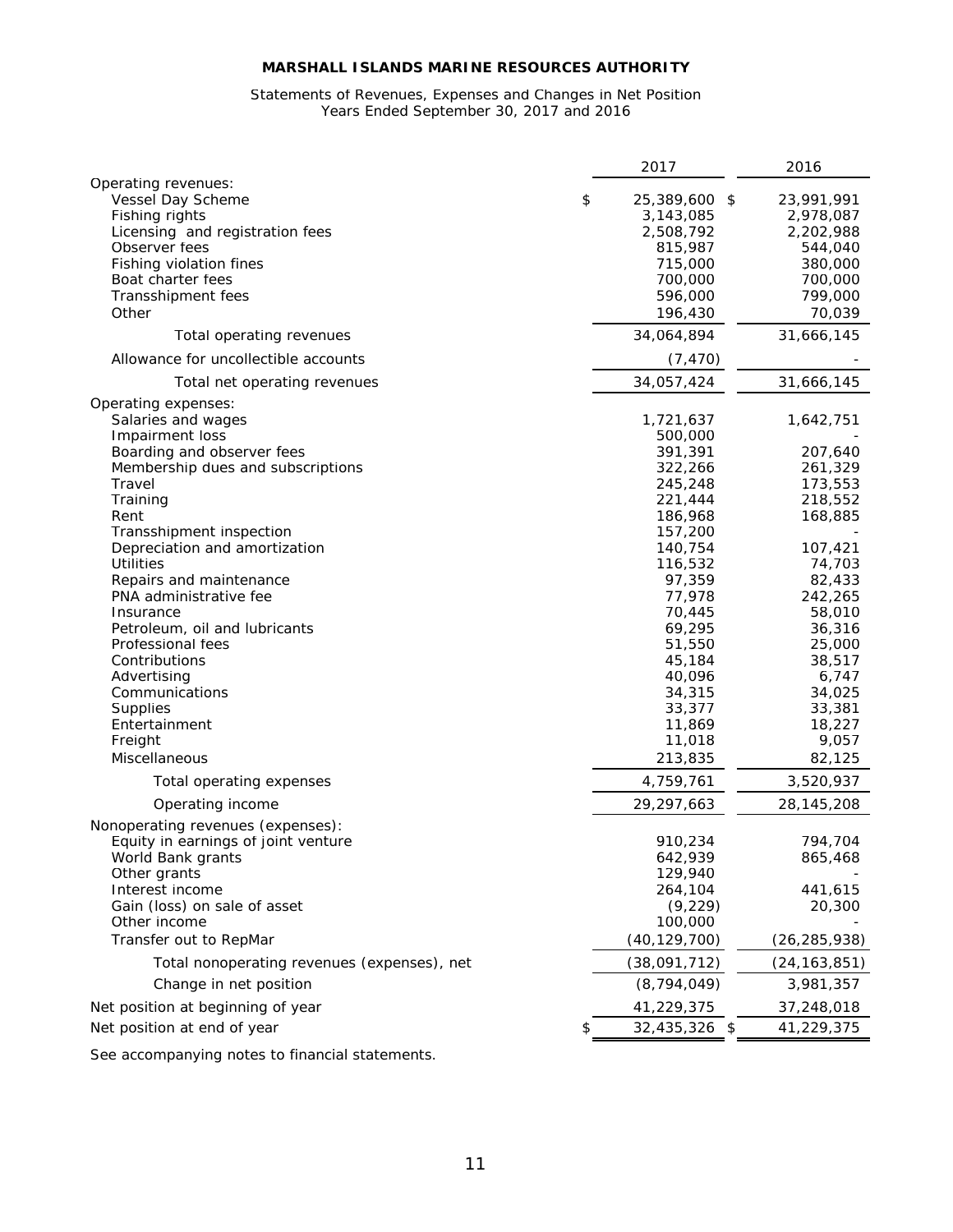#### Statements of Cash Flows Years Ended September 30, 2017 and 2016

|                                                                                                                                                                                                                       |          | 2017                                                                             | 2016                                                           |
|-----------------------------------------------------------------------------------------------------------------------------------------------------------------------------------------------------------------------|----------|----------------------------------------------------------------------------------|----------------------------------------------------------------|
| Cash flows from operating activities:<br>Cash received from customers<br>Cash payments to suppliers for goods and services<br>Cash payments to employees for services                                                 | \$       | 31,122,826 \$<br>(2,388,114)<br>(1, 715, 771)                                    | 32,236,063<br>(1, 877, 962)<br>(1,648,841)                     |
| Net cash provided by operating activities                                                                                                                                                                             |          | 27,018,941                                                                       | 28,709,260                                                     |
| Cash flows from noncapital financing activities:<br>Operating grants received<br>Payments made to RepMar and affiliates                                                                                               |          | 872,879<br>(40, 129, 700)                                                        | 865,468<br>(26, 285, 938)                                      |
| Net cash used for noncapital financing activities                                                                                                                                                                     |          | (39, 256, 821)                                                                   | (25, 420, 470)                                                 |
| Cash flows from capital and related financing activities:<br>Acquisition of capital assets<br>Proceeds from sale of capital assets                                                                                    |          | (1, 432, 167)                                                                    | (1,088,075)<br>20,300                                          |
| Net cash used for capital financing activities                                                                                                                                                                        |          | (1, 432, 167)                                                                    | (1,067,775)                                                    |
| Cash flows from investing activities:<br>Net additions to time certificates of deposit<br>Dividend received from joint venture<br>Interest received on time certificates of deposit                                   |          | 16,840,623<br>377,979                                                            | (4, 454, 259)<br>307,202<br>495,501                            |
| Net cash provided by (used for) investing activities                                                                                                                                                                  |          | 17,218,602                                                                       | (3,651,556)                                                    |
| Net change in cash<br>Cash at beginning of year                                                                                                                                                                       |          | 3,548,555<br>2,381,775                                                           | (1, 430, 541)<br>3,812,316                                     |
| Cash at end of year                                                                                                                                                                                                   |          | 5,930,330 \$                                                                     | 2,381,775                                                      |
| Reconciliation of operating income to net cash provided<br>by operating activities:<br>Operating income<br>Adjustments to reconcile operating income to net cash<br>provided by operating activities:                 | \$       | 29,297,663 \$                                                                    | 28, 145, 208                                                   |
| Depreciation and amortization<br>Bad debts expense<br>Impairment loss<br>(Increase) decrease in assets:<br>Receivables:<br>Affiliates<br>Trade<br>Due from PNA Office<br>Other<br>Increase (decrease) in liabilities: |          | 140,754<br>7,470<br>500,000<br>(3, 252, 387)<br>669,146<br>(961, 723)<br>102,896 | 107,421<br>503,525<br>1,437,995<br>(1, 254, 220)<br>(117, 381) |
| Accounts payable<br>Payable to affiliates<br>Other liabilities and accruals                                                                                                                                           |          | 449,214<br>63,920<br>1,988                                                       | (148, 492)<br>35,337<br>(133)                                  |
| Net cash provided by operating activities                                                                                                                                                                             |          | 27,018,941<br>\$                                                                 | 28,709,260                                                     |
| Summary of noncash financing activities:<br>Income from equity share investment:<br>Increase in investment in joint venture<br>Equity in earnings of joint venture                                                    | \$<br>\$ | $(910, 234)$ \$<br>910,234<br>\$<br>$\sim$                                       | (794, 704)<br>794,704                                          |

See accompanying notes to financial statements.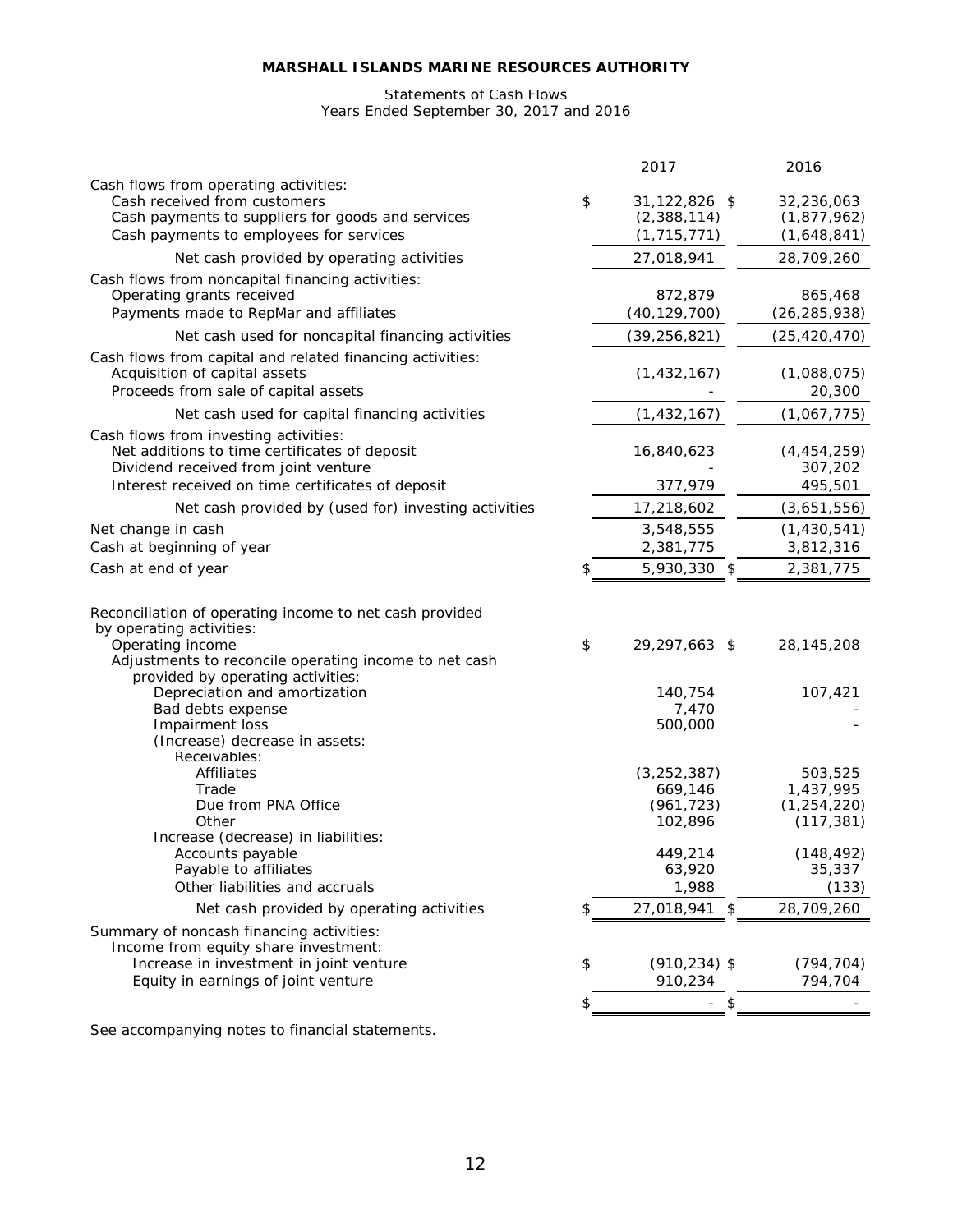Notes to Financial Statements September 30, 2017 and 2016

## (1) Organization

The Marshall Islands Marine Resources Authority (MIMRA), a component unit of the Republic of the Marshall Islands (RepMar), was created under Public Law 1997-60, the Marshall Islands Marine Resources Act of 1997. This legislation repealed Public Law 1988-12, the Marshall Islands Marine Resources Authority Act, 1988, and transferred all assets, liabilities, rights and obligations of the former Marshall Islands Marine Resources Authority (established under Public Law 1988-12) to MIMRA, effective October 2, 1997. MIMRA's principal line of business is to facilitate the sustainable and responsible use of the marine resources in the Marshall Islands. Access to the fishery waters of the Marshall Islands, including transshipment related activities, is granted by MIMRA to foreign and domestic-based fishing vessels through an access agreement, for which certain fees and licenses are levied.

MIMRA is governed by a seven-member Board of Directors, including three members consisting of the Minister of Resources and Development, the Secretary of Foreign Affairs and the Attorney General and four members appointed by the President of RepMar.

MIMRA's financial statements are incorporated into the financial statements of RepMar as a component unit.

#### (2) Summary of Significant Accounting Policies

GASB Statement No. 34, *Basic Financial Statements - and Management's Discussion and Analysis - for State and Local Governments*, amended by GASB Statement No. 37, *Basic Financial Statements-and Management's Discussion and Analysis-for State and Local Governments: Omnibus*, GASB Statement No. 38, *Certain Financial Statement Note Disclosures*, and GASB Statement No. 61, *The Financial Reporting Entity: Omnibus – an amendment of GASB Statements No. 14 and No. 34*, establish financial reporting standards for governmental entities which require that management's discussion and analysis of the financial activities be included with the basic financial statements and notes and modifies certain other financial statement disclosure requirements.

To conform to the requirements of GASB Statement No. 34, equity is presented in the following net position categories:

- Net investment in capital assets capital assets, net of accumulated depreciation, plus construction or improvement of those assets.
- Restricted nonexpendable net position subject to externally imposed stipulations that requires MIMRA to maintain such permanently. At September 30, 2017 and 2016, MIMRA does not have nonexpendable net position. Expendable net position whose use by MIMRA is subject to externally imposed stipulations that can be fulfilled by actions of MIMRA pursuant to those stipulations or that expire by the passage of time. At September 30, 2017 and 2016, MIMRA has expendable net position of \$636,077 and \$433,049, respectively, relating to unexpended World Bank grants.
- Unrestricted net position that is not subject to externally imposed stipulations. Unrestricted net position may be designated for specific purposes by action of management or the Board of Directors or may otherwise be limited by contractual agreements with outside parties.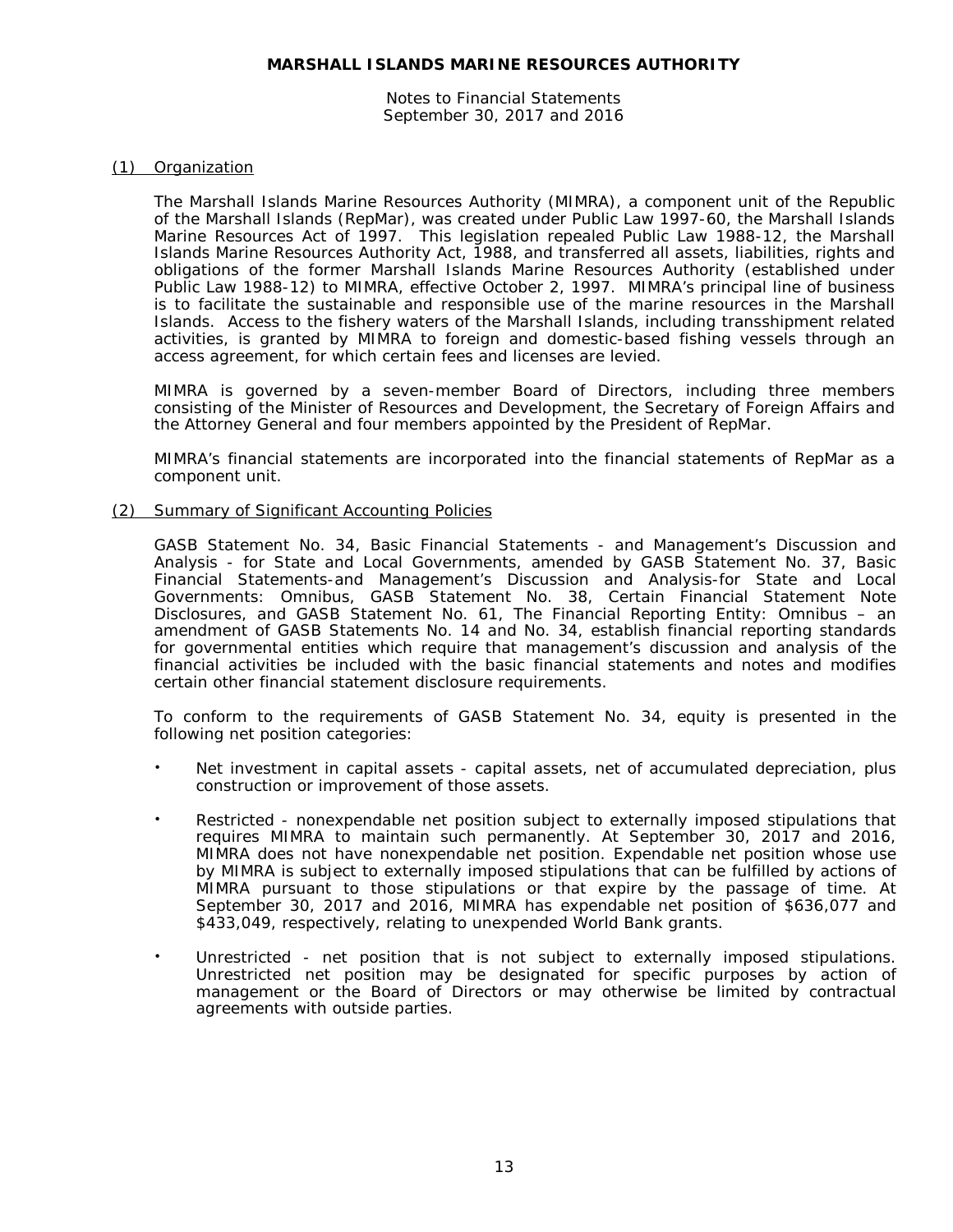Notes to Financial Statements September 30, 2017 and 2016

## (2) Summary of Significant Accounting Policies, Continued

#### Basis of Accounting

Proprietary funds are accounted for on a flow of economic resources measurement focus. With this measurement focus, all assets and deferred outflows of resources, and liabilities and deferred inflows of resources associated with the operation of the fund are included in the statements of net position. Proprietary fund operating statements present increases and decreases in net position. The accrual basis of accounting is utilized by proprietary funds. Under this method, revenues are recorded when earned and expenses are recorded at the time liabilities are incurred. MIMRA considers operating revenues to include activities that have the characteristics of exchange transactions, such as (1) fishing rights, Vessel Day Scheme revenues, licensing, transshipment, and other fees, and (2) other local revenues. Revenues and expenses related to other activities are considered to be nonoperating.

#### Cash and Time Certificates of Deposit

Custodial credit risk is the risk that in the event of a bank failure, MIMRA's deposits may not be returned to it. Such deposits are not covered by depository insurance and are either uncollateralized or collateralized with securities held by the pledging financial institution or held by the pledging financial institution but not in the depositor-government's name. MIMRA does not have a deposit policy for custodial credit risk.

For purposes of the statements of net position and cash flows, cash is defined as cash on hand and cash held in demand accounts. Deposits maintained in time certificates of deposit with original maturity dates greater than ninety days are separately classified. As of September 30, 2017 and 2016, the carrying amount of cash and time certificates of deposit were \$17,310,570 and \$30,602,638, respectively, and the corresponding bank balances were \$17,363,120 and \$30,741,509, respectively. Of the bank balances, \$5,320,822 and \$17,363,120 and \$30,741,509, respectively. \$1,724,324, respectively, were maintained in a financial institution subject to Federal Deposit Insurance Corporation (FDIC) insurance. The remaining amounts of \$12,042,298 and \$29,017,185, respectively, were maintained in a financial institution not subject to depository insurance. As of September 30, 2017 and 2016, bank deposits in the amount of \$250,000 were FDIC insured. MIMRA does not require collateralization of its cash deposits; therefore, deposit levels in excess of FDIC insurance coverage are uncollateralized. Accordingly, these deposits are exposed to custodial credit risk.

## Receivables

All receivables are uncollateralized and are due from customers, both governmental agencies and businesses, located within the Republic of the Marshall Islands and the Pacific region, including Japan, Korea and Taiwan. The allowance for doubtful accounts is stated at an amount which management believes will be adequate to absorb possible losses on accounts receivable that may become uncollectible based on evaluation of the collectability of these accounts and prior collection experience. The allowance is established through a provision for losses on accounts receivable charged to expense.

#### Improvements and Equipment

MIMRA has not adopted a formal capitalization policy for improvements and equipment; however, items with a cost that equals or exceeds \$1,000 are generally capitalized. Depreciation is calculated using the straight-line method based on the estimated useful lives of the respective assets as follows: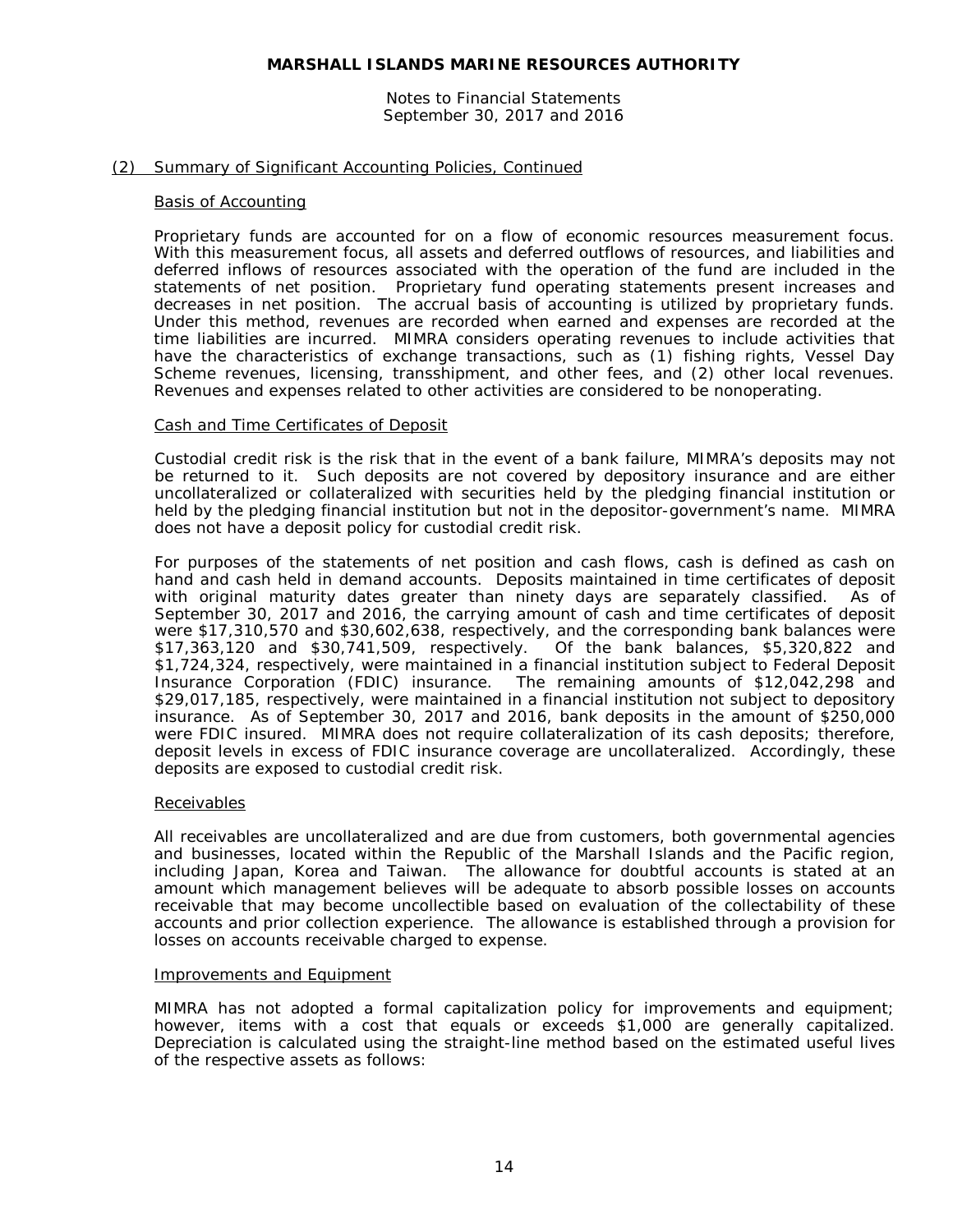Notes to Financial Statements September 30, 2017 and 2016

#### (2) Summary of Significant Accounting Policies, Continued

Improvements and Equipment, Continued

| <b>Building improvements</b> | 10 years |
|------------------------------|----------|
| Equipment improvements       | 10 years |
| <b>Vehicles</b>              | 3 years  |
| Equipment                    | 4 years  |
| Furniture                    | 4 years  |
| Motor boats                  | 6 years  |

#### Investments

The investment in stock of an affiliate is carried at Net Asset Value (NAV) per share net of an impairment reserve. Investments of 20% or more of the voting stock of a joint venture investee are presumed to give the investor significant influence and are carried using the equity method. Under the equity method, the investor records, as earnings or loss, its proportionate share of the investee's earnings or loss.

#### Deferred Outflows of Resources

In addition to assets, the statement of net position will sometimes report a separate section for deferred outflows of resources. This separate financial statement element represents a consumption of net position that applies to a future period and so will not be recognized as an outflow of resources (deduction of net position) until then. MIMRA has no items that qualify for reporting in this category.

#### Deferred Inflows of Resources

In addition to liabilities, the statement of net position will sometimes report a separate section for deferred inflows of resources. This separate financial statement element represents an acquisition of net position that applies to a future period and so will not be recognized as an inflow of resources (additions to net position) until then. MIMRA has no items that qualify for reporting in this category.

#### Taxes

Corporate profits are not subject to income tax in the Republic of the Marshall Islands. The Government of the Republic of the Marshall Islands imposes a gross receipts tax of 3% on revenues. MIMRA is specifically exempt from this tax.

#### Revenue Recognition

Fees with respect to services are recognized as the right to consideration accrues through the provision of the service to the customer. Licensing and other fees are recognized as revenue when paid based on the licensing period they pertain to. The Vessel Day Scheme (VDS) is a scheme where vessel owners can purchase and trade days fishing at sea in places subject to the Parties to the Nauru Agreement (PNA). Revenues from the VDS are recognized upon issuance of fishing days transfer notification.

Non-operating revenues and expenses primarily consist of equity earnings in joint venture, investment earnings, grants, and contributions to RepMar.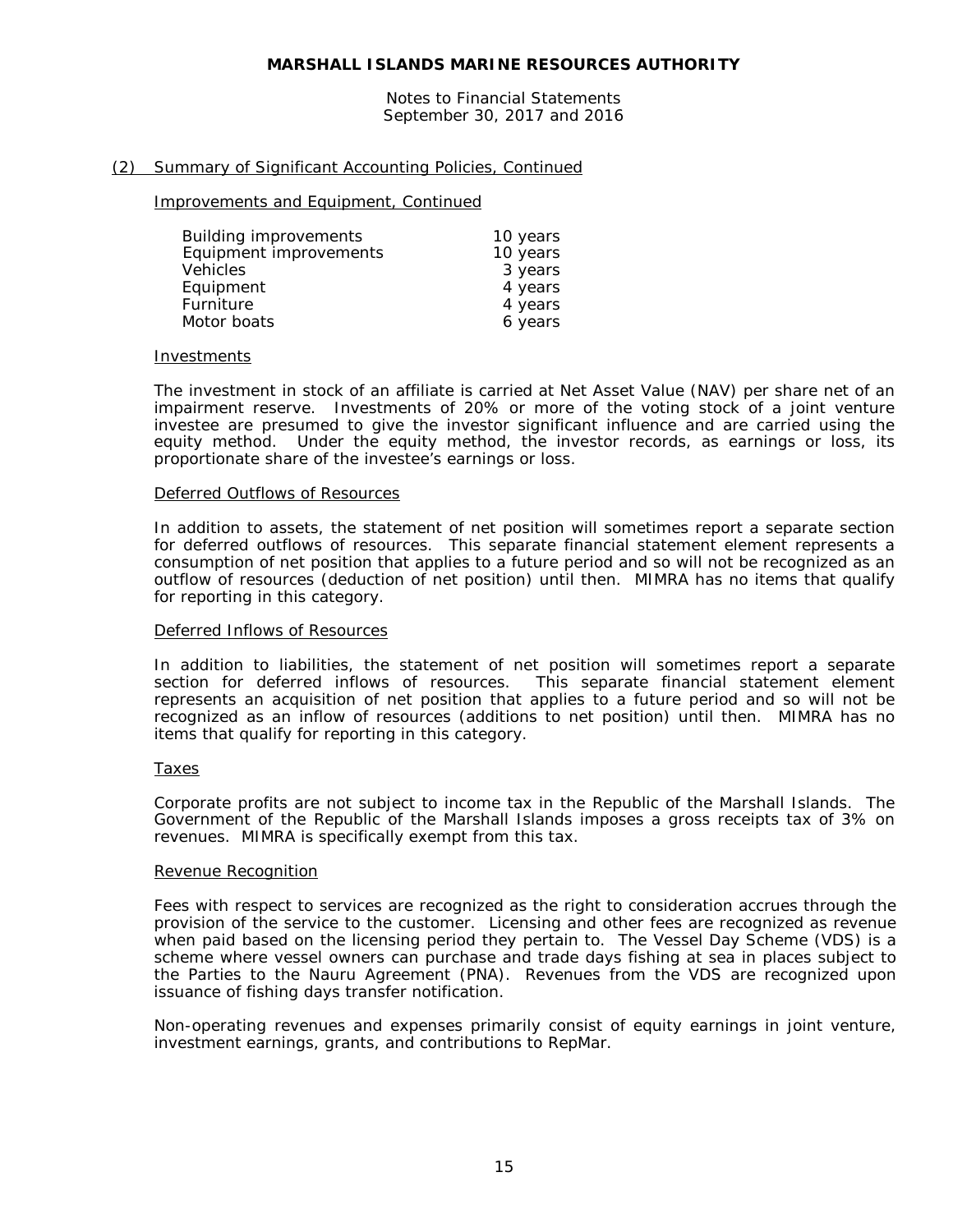Notes to Financial Statements September 30, 2017 and 2016

#### (2) Summary of Significant Accounting Policies, Continued

#### Compensated Absences

Vested or accumulated vacation leave is recorded as an expense and liability as the benefits accrue to employees. No liability is recorded for nonvesting accumulating rights to receive sick pay benefits. As of September 30, 2017 and 2016, the accumulated vacation leave liability totals \$67,713 and \$68,313, respectively, and is included within the statements of net position as other liabilities and accruals.

#### Estimates

The preparation of financial statements in accordance with accounting principles generally accepted in the United States of America requires management to make estimates and assumptions that affect the reported amounts of assets and deferred outflows of resources, liabilities and deferred inflows of resources, and disclosure of contingent assets and liabilities at the date of the financial statements and the reported amounts of revenues and expenses during the reporting period. Actual results could differ from those estimates.

#### Reclassifications

Certain balances in the 2016 financial statements have been reclassified to conform to the 2017 presentation.

#### New Accounting Standards

During the year ended September 30, 2017, MIMRA implemented the following pronouncements:

- GASB Statement No. 73, *Accounting and Financial Reporting for Pensions and Related Assets That Are Not Within the Scope of GASB Statement 68, and Amendments to Certain Provisions of GASB Statements 67 and 68*, which aligns the reporting requirements for pensions and pension plans not covered in GASB Statements 67 and 68 with the reporting requirements in Statement 68.
- GASB Statement No. 74, *Financial Reporting for Postemployment Benefit Plans Other Than Pension Plans*, which replaces Statements No. 43, *Financial Reporting for Postemployment Benefit Plans Other Than Pension Plans, as amended,* and No. 57, *OPEB Measurements by Agent Employers and Agent Multiple-Employer Plans*, and addresses financial reporting requirements for governments whose employees are provided with postemployment benefits other than pensions (other postemployment benefits or OPEB).
- GASB Statement No. 77, *Tax Abatement Disclosures*, which requires governments that enter into tax abatement agreements to disclose certain information about the agreements.
- GASB Statement No. 78, *Pensions Provided through Certain Multiple-Employer Defined Benefit* Pension *Plans*, which addresses a practice issue regarding the scope and applicability of Statement No. 68, *Accounting and Financial Reporting for Pensions*.
- GASB Statement No. 80, *Blending Requirements for Certain Component Units - an amendment of GASB Statement No. 14*, which improves financial reporting by clarifying the financial statement presentation requirements for certain component units.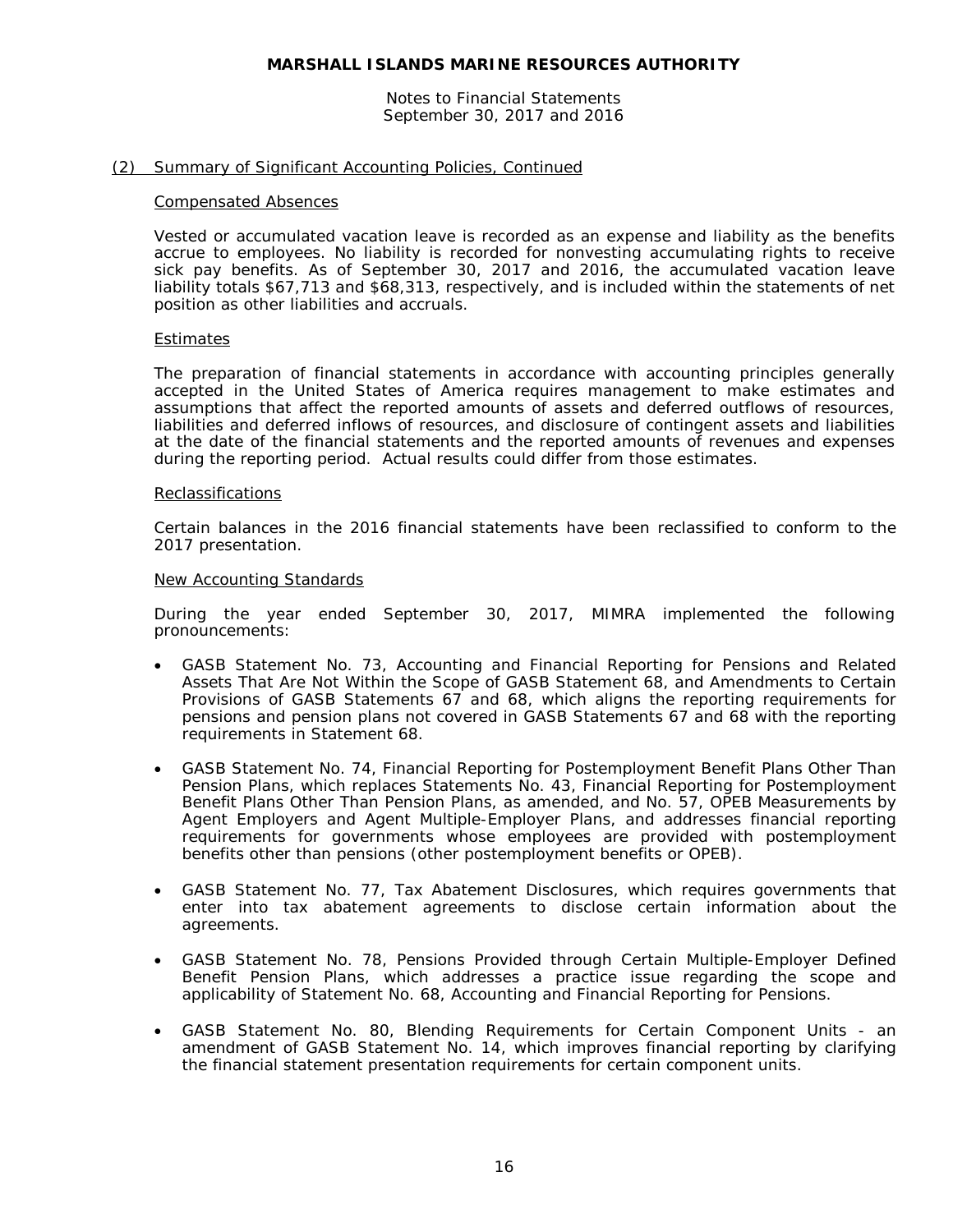Notes to Financial Statements September 30, 2017 and 2016

#### (2) Summary of Significant Accounting Policies, Continued

#### New Accounting Standards, Continued

• GASB Statement No. 82, *Pension Issues - an amendment of GASB Statements No. 67, No. 68, and No. 73*, which addresses issues regarding (1) the presentation of payroll-related measures in required supplementary information, (2) the selection of assumptions and the treatment of deviations from the guidance in an Actuarial Standard of Practice for financial reporting purposes, and (3) the classification of payments made by employers to satisfy employee (plan member) contribution requirements.

The implementation of these standards did not have a material effect on the accompanying financial statements.

In June 2015, GASB issued Statement No. 75, *Accounting and Financial Reporting for Postemployment Benefits Other Than Pensions*, which replaces the requirements of Statements No. 45, *Accounting and Financial Reporting by Employers for Postemployment Benefits Other Than Pensions*, as amended, and No. 57, *OPEB Measurements by Agent Employers and Agent Multiple-Employer Plans*, and provides guidance on reporting by governments that provide OPEB to their employees and for governments that finance OPEB for employees of other governments. The provisions in Statement No. 75 are effective for fiscal years beginning after June 15, 2017. Management does not believe that the implementation of this statement will have a material effect on the financial statements.

In March 2016, GASB issued Statement No. 81, *Irrevocable Split-Interest Agreements,* which improves accounting and financial reporting for irrevocable split-interest agreements by providing recognition and measurement guidance for situations in which a government is a beneficiary of the agreement. The provisions in Statement No. 81 are effective for fiscal years beginning after December 15, 2016. Management does not believe that the implementation of this statement will have a material effect on the financial statements.

In November 2016, GASB issued Statement No. 83, *Certain Asset Retirement Obligations*, which addresses accounting and financial reporting for certain asset retirement obligations (AROs) associated with the retirement of a tangible capital asset. The provisions in Statement No. 83 are effective for fiscal years beginning after June 15, 2018. Management does not believe that the implementation of this statement will have a material effect on the financial statements.

In January 2017, GASB issued Statement No. 84, *Fiduciary Activities*, which establishes criteria for identifying fiduciary activities of all state and local governments. The provisions in Statement No. 84 are effective for fiscal years beginning after December 15, 2018. Management does not believe that the implementation of this statement will have a material effect on the financial statements.

In March 2017, GASB issued Statement No. 85, *Omnibus 2017*, which addresses practice issues that have been identified during implementation and application of certain GASB Statements including issues related to blending component units, goodwill, fair value measurement and application, and postemployment benefits (pensions and other postemployment benefits). The provisions in Statement No. 85 are effective for fiscal years beginning after June 15, 2017. Management does not believe that the implementation of this statement will have a material effect on the financial statements.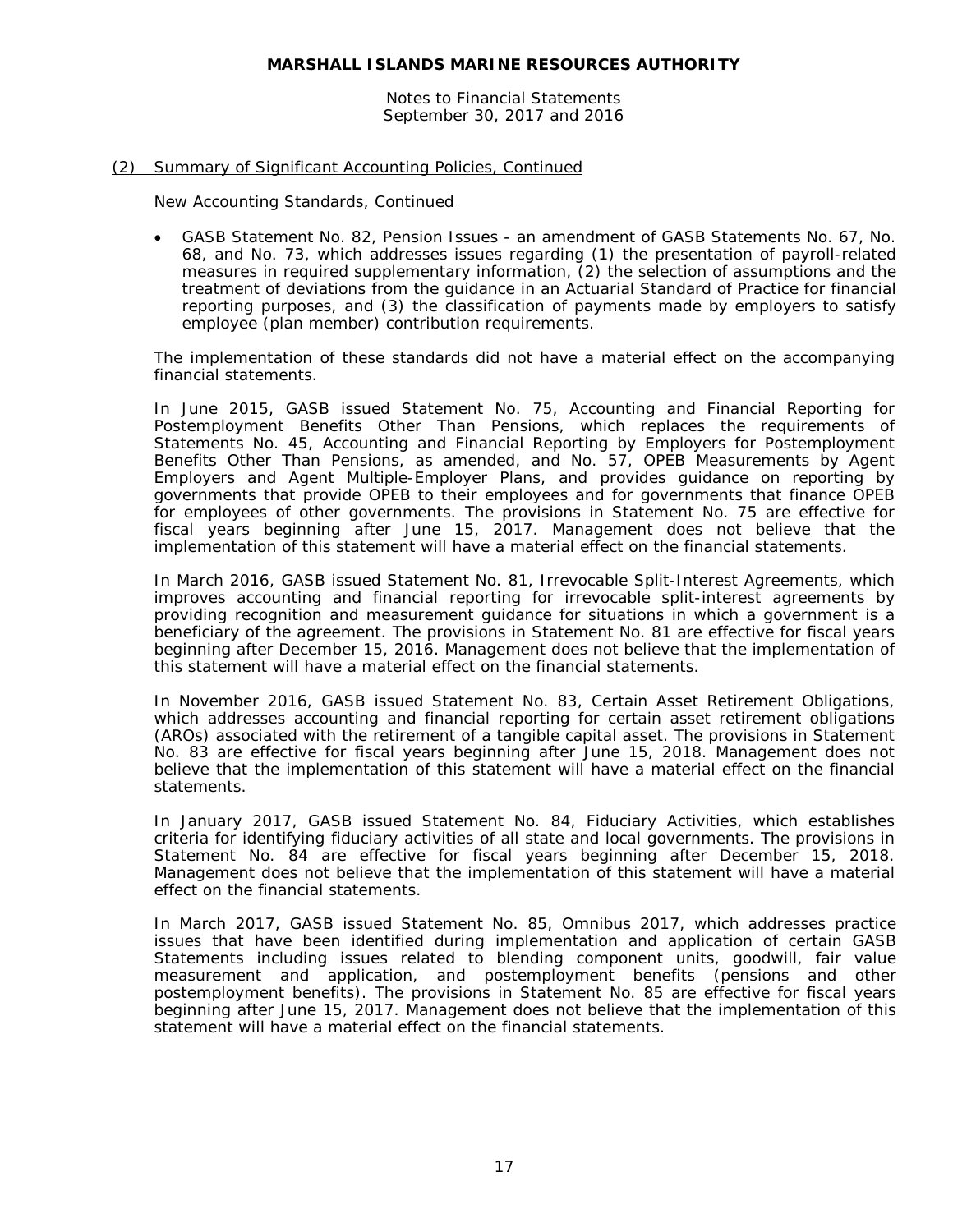Notes to Financial Statements September 30, 2017 and 2016

#### (2) Summary of Significant Accounting Policies, Continued

#### New Accounting Standards, Continued

In May 2017, GASB issued Statement No. 86, *Certain Debt Extinguishment Issues*, which improves consistency in accounting and financial reporting for in-substance defeasance of debt. The provisions in Statement No. 86 are effective for fiscal years beginning after June 15, 2017. Management does not believe that the implementation of this statement will have a material effect on the financial statements.

In June 2017, GASB issued Statement No. 87, *Leases*, which establishes a single model for lease accounting based on the foundational principle that leases are financings of the right to use an underlying asset. The provisions in Statement No. 87 are effective for fiscal years beginning after December 15, 2019. Management has yet to determine whether the implementation of this statement will have a material effect on the financial statements.

#### (3) Risk Management

MIMRA is exposed to various risks of loss related to torts; theft of, damage to, and destruction of assets; errors and omissions; injuries to employees; and natural disasters. MIMRA has elected to purchase commercial insurance from independent third parties for the risks of loss to which it is exposed. Settled claims from these risks have not exceeded commercial insurance coverage for the past three years.

#### (4) Investment in Joint Venture

In 2005, MIMRA entered into a joint venture agreement with Koo's Fishing Company, Ltd. (KFC) to form the Marshall Islands Fishing Company (MIFCO), an ongoing association for the purpose of engaging in the purse seine fishing business. The association was formally organized during fiscal year 2006 with the purchase of the vessel, RMI201. MIMRA and KFC's contributed capital at the time was \$2,940,000 and \$3,060,000, respectively, which represented a 49% and 51% interest, respectively, of the vessel's value of \$6,000,000.

The parties agreed that the joint venture will be operated by KFC and MIMRA will not be liable to the joint venture.

A summary of financial information as of and for the years ended December 31, 2017 and 2016, for investees accounted for using the equity method of accounting for investments, are as follows:

|              | 2017         | 2016         |
|--------------|--------------|--------------|
| Assets       | \$18,965,701 | \$15,094,635 |
| Liabilities  | \$ 5,846,049 | \$3,771,047  |
| Net earnings | 1.796.064    | _2,042.284   |

During the year ended September 30, 2016, MIMRA received a distribution of \$307,202 from the joint venture. No distribution was received in 2017.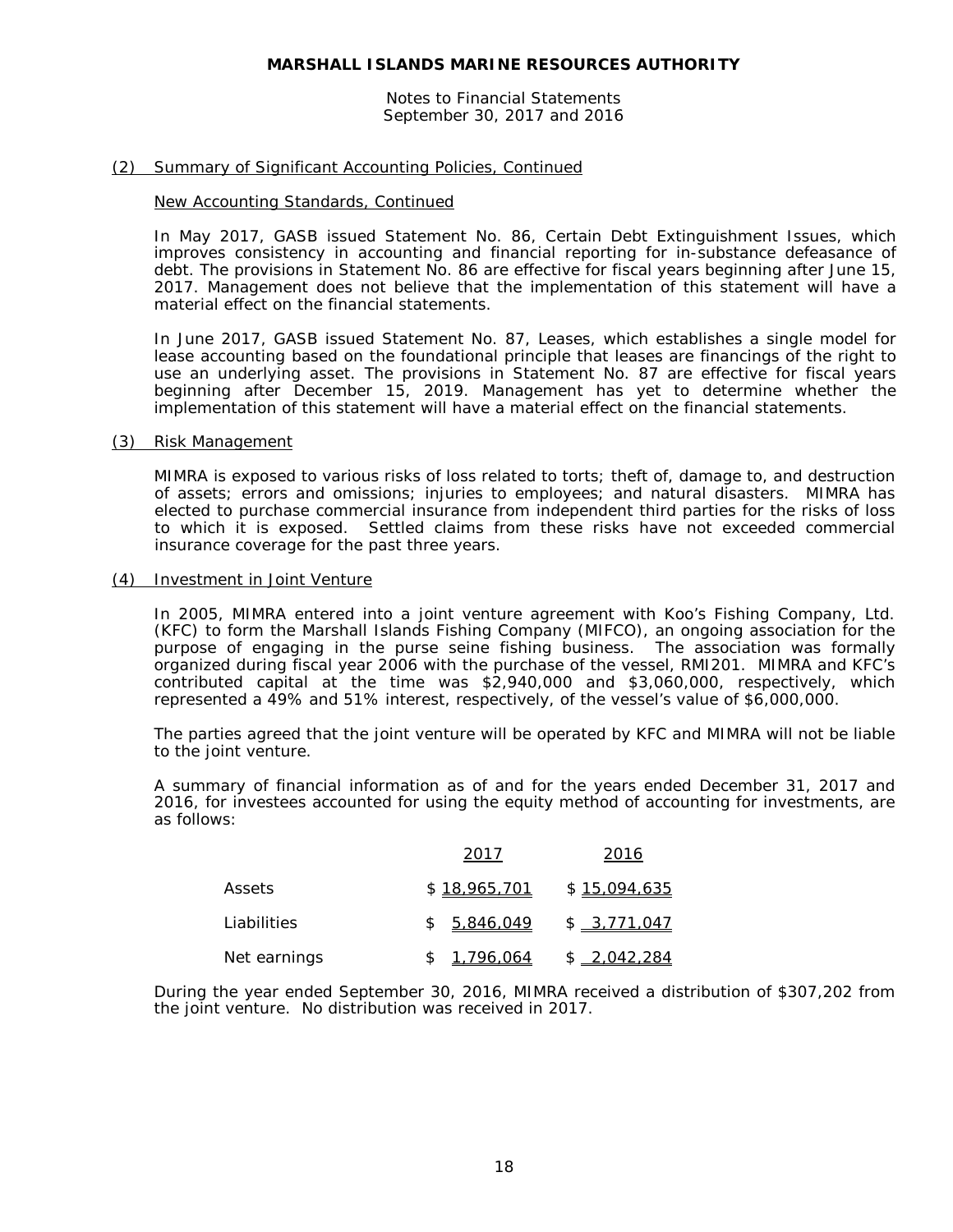Notes to Financial Statements September 30, 2017 and 2016

#### (5) Asset Held for Donation

MIMRA purchased a \$500,000 building to donate to a third party as of September 30, 2016. The donation was expected to occur as of September 30, 2017. An impairment loss of \$500,000 is recorded in relation to this building, which will be demolished.

 $2017$ 

#### (6) Improvements and Equipment

Capital asset activity for the years ended September 30, 2017 and 2016 is as follows:

|                                |                    |                  | 20 I 7             |                       |
|--------------------------------|--------------------|------------------|--------------------|-----------------------|
|                                | October 1,<br>2016 | <b>Additions</b> | Disposal/Transfers | September 30,<br>2017 |
|                                |                    |                  |                    |                       |
| <b>Building improvements</b>   | \$210,874          | \$               | \$                 | \$<br>210,874         |
| Equipment                      | 523,480            | 102,677          | (35,068)           | 591,089               |
| Equipment improvements         | 93,965             | 2,087            |                    | 96,052                |
| Vehicles                       | 167,480            | 152,595          | (30, 995)          | 289,080               |
| Furniture and fixtures         | 43,218             |                  |                    | 43,218                |
| Motor boats                    | 122,962            | 35,550           |                    | 158,512               |
|                                | 1,161,979          | 292,909          | (66, 063)          | 1,388,825             |
| Less accumulated depreciation  | (856, 870)         | (140, 754)       | 56,834             | (940, 790)            |
|                                | 305,109            | 152,155          | (9, 229)           | 448,035               |
| Non-depreciable capital assets | 878,500            | 1,139,258        | (500,000)          | 1,517,758             |
|                                | 1,183,609          | \$<br>1,291,413  | \$ (509, 229)      | 1,965,793<br>\$       |
|                                |                    |                  | 2016               |                       |
|                                | October 1,         |                  |                    | September 30,         |
|                                | 2015               | <b>Additions</b> | Disposal/Transfers | 2016                  |
| <b>Building improvements</b>   | \$176,367          | \$<br>34,507     | \$                 | \$<br>210,874         |
| Equipment                      | 451,886            | 75,894           | (4,300)            | 523,480               |
| Equipment improvements         | 70,395             | 23,570           |                    | 93,965                |
| Vehicles                       | 170,485            | 63,990           | (66, 995)          | 167,480               |
| Furniture and fixtures         | 36,564             | 6,654            |                    | 43,218                |
| Motor boats                    | 118,002            | 4,960            |                    | 122,962               |
|                                | 1,023,699          | 209,575          | (71, 295)          | 1,161,979             |
| Less accumulated depreciation  | (820, 744)         | (107, 421)       | 71,295             | (856, 870)            |
|                                | 202,955            | 102,154          |                    | 305,109               |
| Non-depreciable capital assets |                    | 878,500          |                    | 878,500               |
|                                | 202,955<br>\$      | \$<br>980,654    | \$                 | 1,183,609<br>\$       |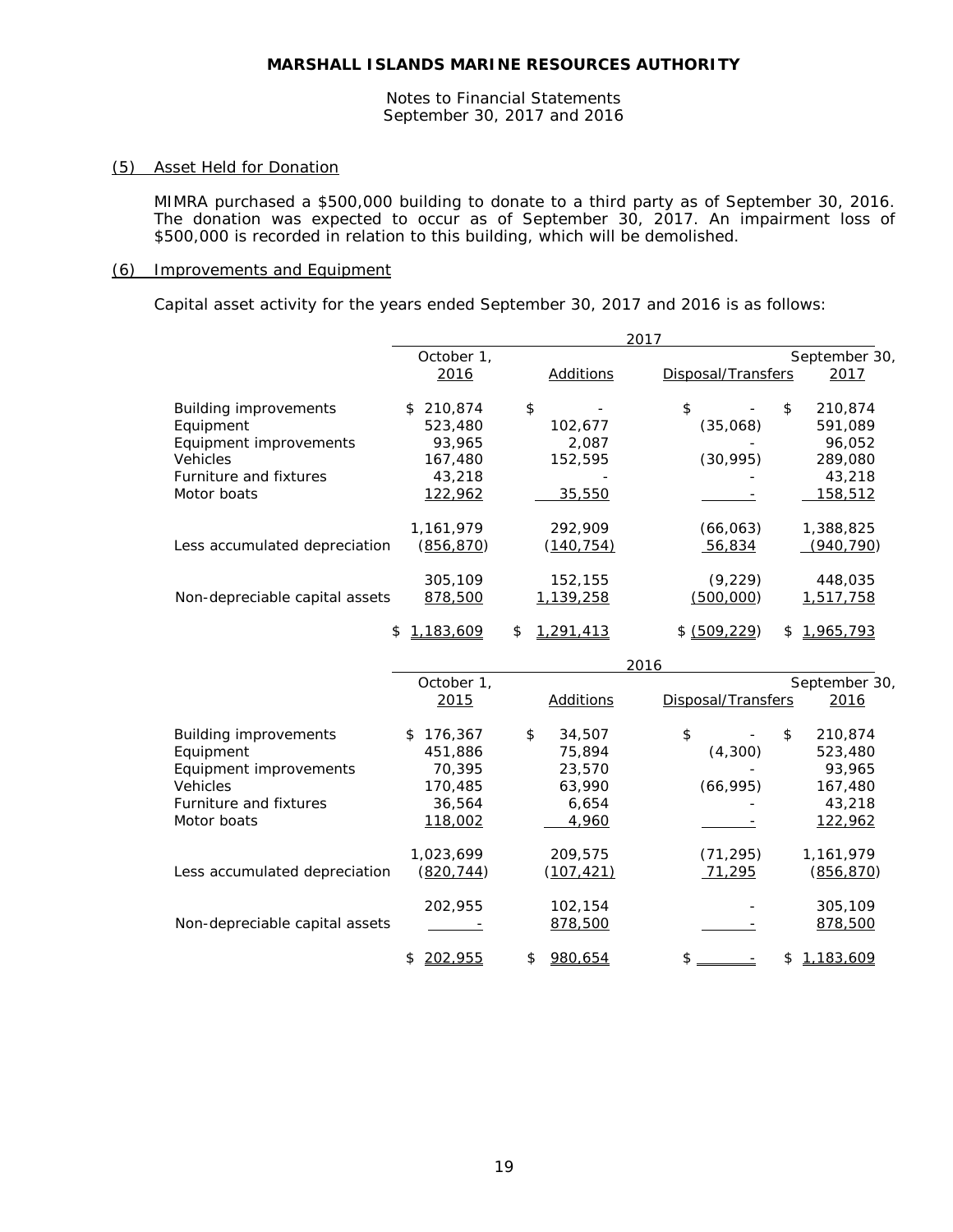Notes to Financial Statements September 30, 2017 and 2016

#### (7) Investment in Stock of an Affiliated Entity

On June 9, 2014, MIMRA purchased 49,000 shares of the Marshall Islands National Telecommunications Authority (MINTA), a component unit of RepMar, at \$20 per share. The investment in MINTA is recorded at NAV per share since MIMRA does not have a readily determinable fair value. The investment comprises approximately 15% of the outstanding shares of MINTA as of September 30, 2017 and 2016. No dividends were received during the years ended September 30, 2017 and 2016. As of September 30, 2017 and 2016, due to the investee's recurring losses and its inability to generate sufficient cash flows to meet its debt obligation, the investment is recorded net of an impairment allowance in the accompanying financial statements.

#### (8) Related Party Transactions

MIMRA was created by the Nitijela of RepMar under Public Law 1997-60 and is thus considered a component unit of RepMar. Accordingly, MIMRA is affiliated with all RepMarowned and affiliated entities, including Tobolar Copra Processing Authority (Tobolar).

MIMRA utilizes services from certain affiliated entities at substantially the same terms and conditions as those incurred from third parties. A summary of related party transactions as of September 30, 2017 and 2016 and for the years then ended is as follows:

|                                              |             | 2017          |                                |               |
|----------------------------------------------|-------------|---------------|--------------------------------|---------------|
|                                              | Revenues    | Expenses      | Payables                       | Receivables   |
| Marshall Islands Fishing Company             | \$1,123,500 | \$            | \$<br>$\overline{\phantom{0}}$ | 623,000<br>\$ |
| Koo's Fishing Company, Ltd.                  | 5,241,500   |               |                                | 2,706,500     |
| Marshall Islands Social Security             |             |               |                                |               |
| Administration                               |             | 185,772       | 116,450                        |               |
| Marshall Islands National Telecommunications |             |               |                                |               |
| Authority                                    |             | 34,315        |                                |               |
| Marshalls Energy Company, Inc.               |             | 80.921        | 38,516                         |               |
| RepMar                                       |             | 31,475        | 116,272                        | 4,500         |
| <b>Tobolar Copra Processing Authority</b>    |             |               |                                | 50,000        |
| Other                                        |             | 200,577       | 2,113                          | 7,887         |
|                                              |             |               |                                |               |
|                                              | 6,365,000   | 533.330<br>S. | \$273,353                      | \$3.391.881   |

|                                              |               | 2016      |                                |                |
|----------------------------------------------|---------------|-----------|--------------------------------|----------------|
|                                              | Revenues      | Expenses  | Payables                       | Receivables    |
| Marshall Islands Fishing Company             | 935,000<br>S. | \$        | \$<br>$\overline{\phantom{0}}$ | 60,000<br>\$   |
| Koo's Fishing Company, Ltd.                  | 3,812,500     |           |                                | 615,000        |
| Marshall Islands Social Security             |               |           |                                |                |
| Administration                               |               | 140.401   | 83,491                         |                |
| Marshall Islands National Telecommunications |               |           |                                |                |
| Authority                                    |               | 33,988    |                                |                |
| Marshalls Energy Company, Inc.               |               | 74,570    | 107.149                        |                |
| RepMar                                       |               | 15,121    | 15,241                         | 4,500          |
| <b>Tobolar Copra Processing Authority</b>    |               |           |                                | 75,000         |
| Other                                        |               | 32,022    | 3,552                          |                |
|                                              | 4.747.500     | \$296.102 | \$209.433                      | 754,500<br>\$. |

In 2013, MIMRA advanced \$100,000 to Tobolar for the purpose of assisting in funding the purchase of copra. The advance is uncollateralized and is non-interest bearing and is due and payable by Tobolar from the proceeds of oil sales. As of September 30, 2017 and 2016, \$50,000 and \$75,000, respectively, remains uncollected and due from Tobolar.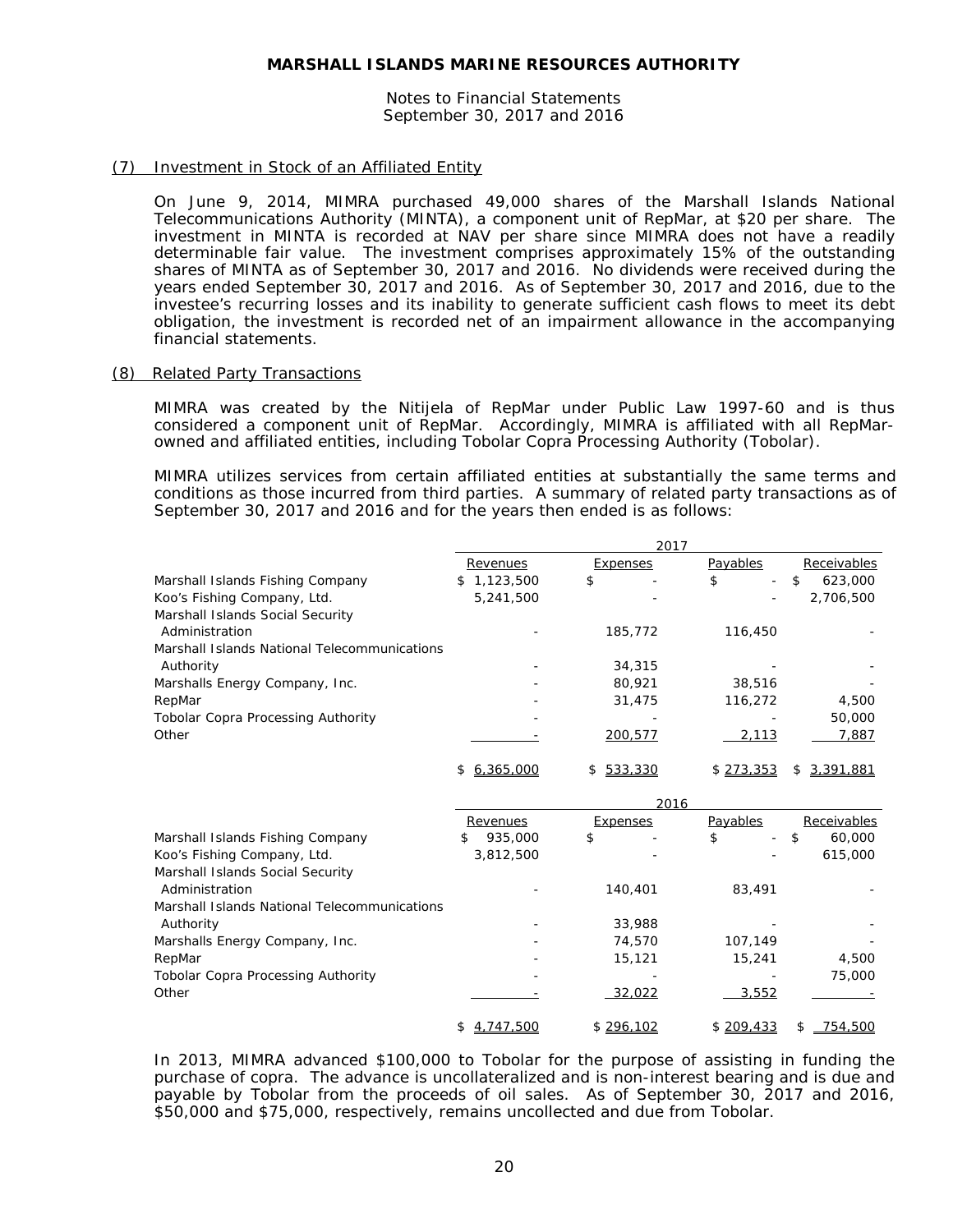Notes to Financial Statements September 30, 2017 and 2016

#### (8) Related Party Transactions, Continued

MIMRA acts as an agent of RepMar for the purposes of collecting and remitting income received from sovereign nations in accordance with various international fishing rights treaties. During the years ended September 30, 2017 and 2016, MIMRA collected \$3,143,085 and \$2,978,087, respectively, under these treaties.

During the years ended September 30, 2017 and 2016, MIMRA provided cash contributions to RepMar's General Fund of \$40,129,700 and \$20,000,000, respectively, in accordance with annual legislative appropriations as enacted by the Nitijela. Furthermore in 2016, MIMRA provided other contributions of \$6,285,938 in accordance with various RepMar Cabinet Minute directives. On September 29, 2016, the Nitijela of RepMar enacted the Marshall Islands Marine Resources Authority (MIMRA Surplus Funds Amendment) Act 2016, effective January 1, 2016, which provided a process for the transfer to RepMar's General Fund of any surplus funds from MIMRA.

MIMRA occupies certain office space and uses properties belonging to RepMar at no cost. No lease agreements have been executed to formalize these arrangements and no rental payments are anticipated. The fair value of these contributions is presently not determinable. Accordingly, the contributed use of facilities has not been recognized as revenue and expenses in the accompanying financial statements.

#### (9) Financing

#### World Bank

In 2014, the World Bank approved funding to support the Pacific Islands Regional Oceanscape Program (PROP), a regional program of operations to strengthen the management of fisheries in the Pacific Islands. Various components and activities of the PROP are to be financed by the International Development Association (IDA) and the Global Environment Facility (GEF) Program. On June 26, 2015, MIMRA entered into a subsidiary agreement with RepMar for the purposes of executing the objectives of the PROP.

During the years ended September 30, 2017 and 2016, MIMRA received \$529,761 and \$700,000, respectively, from the World Bank in the form of financial support from IDA (Grant ID 0170) to support implementation of strengthening the shared management of selected Pacific Island oceanic and coastal fisheries, and the critical habitats upon which they depend. In addition, MIMRA received \$113,177 and \$165,468, respectively, from the World Bank in the form of financial support from GEF (TF 18606). A summary of these grant activities is as follows:

|                                                                                                                                                   | 2017                                     | 2016                                     |
|---------------------------------------------------------------------------------------------------------------------------------------------------|------------------------------------------|------------------------------------------|
| IDA Grant ID 0170:<br>Balance at beginning of the year<br>Grant funds received during the year<br>Grant expenses incurred during the year         | 443,151<br>529,761<br>(363, 547)         | (10, 837)<br>\$<br>700,000<br>(246, 012) |
| Balance at end of the year                                                                                                                        | 609,365                                  | 443,151<br>S.                            |
| <b>GEF Grant TF 18606:</b><br>Balance at beginning of the year<br>Grant funds received during the year<br>Grant expenses incurred during the year | (10, 102)<br>\$<br>113,177<br>(159, 158) | S.<br>165,468<br>(175, 570)              |
| Balance at end of the year                                                                                                                        |                                          |                                          |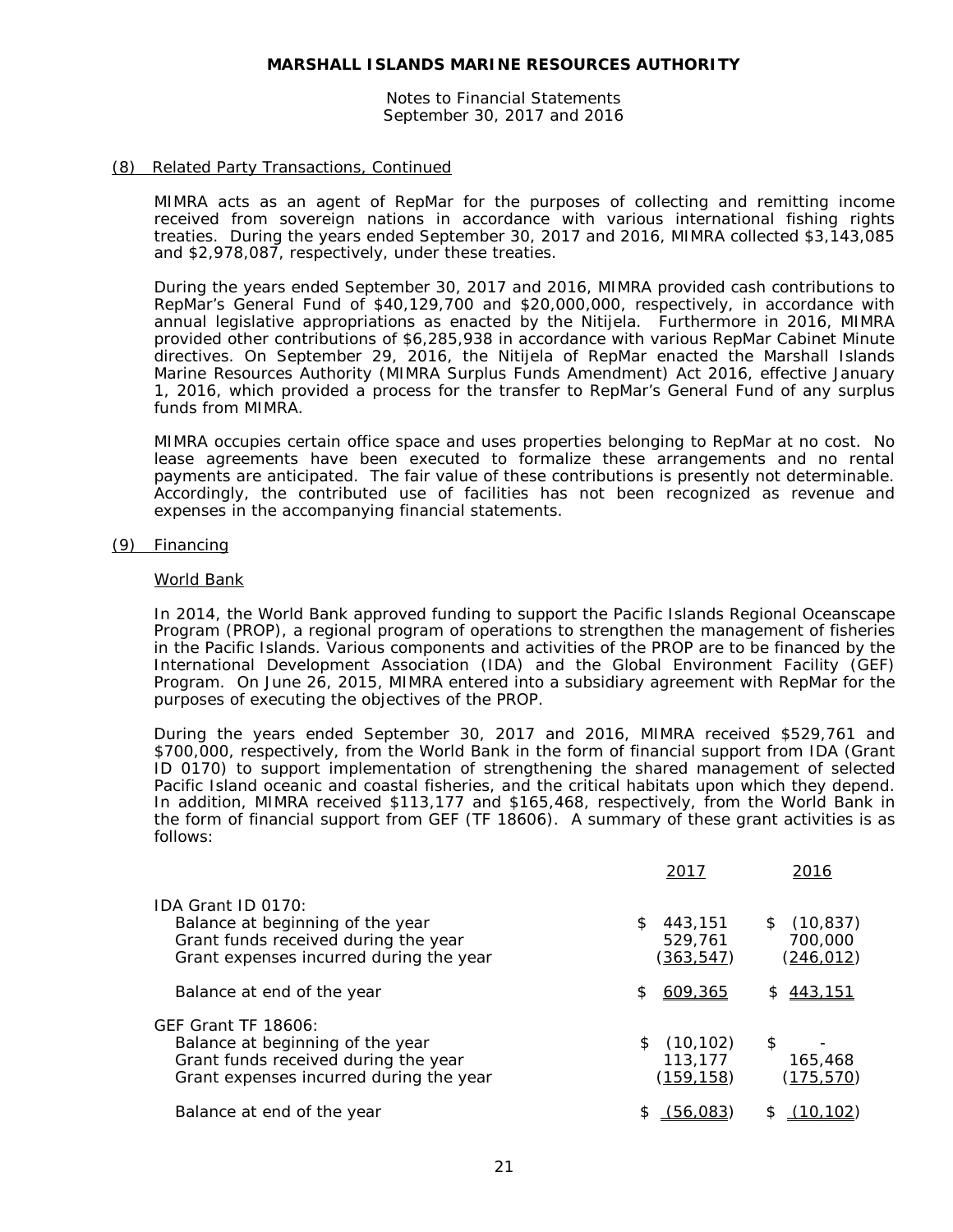Notes to Financial Statements September 30, 2017 and 2016

#### (9) Financing, Continued

#### World Bank

Management is of the opinion that the proceeds from the IDA and GEF grants have been expended in accordance with intended purposes specified in the respective grant agreements.

#### **Conservancy**

In January 2017, The Nature Conservancy, a District of Columbia non-profit corporation has agreed to make a cooperative grant to RepMar, under the administration of MIMRA, whereby the parties will work together to improve the financial and environmental performance of the RMI's longline tuna fishery. The grant will be for a term of two years. A summary of grant activities follows:

| Balance at beginning of the year<br>Grant funds received during the year<br>Grant expenses incurred during the year | 75,000<br>(42, 145) |
|---------------------------------------------------------------------------------------------------------------------|---------------------|
| Balance at end of the year                                                                                          | 32.855              |

#### Chinese Taipei Trust Fund

In 2017, MIMRA received joint assistance from Pacific Community and Forum Fisheries Agency to improve data collection by the Observers and management. The purpose of the assistance is to build technical capacity at MIMRA for the efficiency of the National Observer Program. On July 10, 2017, MIMRA received \$49,940 from Chinese Taipei Trust Fund (CTTF) who approved the funding of the project. No related expenses were incurred during the year ended September 30, 2017.

#### (10) PNA Office

The PNA was established by eight sovereign nations (Federated States of Micronesia, Marshall Islands, Kiribati, Tuvalu, Solomon Islands, Nauru, Papua New Guinea, and Palau) in 1982. The PNA Office was established as a quasi-governmental organization in Majuro as the Head Office of the PNA and is responsible for administering of the VDS program, including collection of revenues associated with this program. During the years ended September 30, 2017 and 2016, MIMRA recognized revenues related to the VDS program of \$25,389,600 and \$23,991,991, respectively. As of September 30, 2017 and 2016, receivables due from the PNA Office associated with VDS revenues amounted to \$4,827,383 and \$3,865,660, respectively. During the years ended September 30, 2017 and 2016, MIMRA incurred administrative fees of \$77,978 and \$242,265, respectively, associated with administration of the VDS program by the PNA Office.

#### (11) Commitments

#### Lease Commitments

MIMRA has assumed payment obligations under certain ground leases, which were previous obligations of RepMar's Ministry of Internal Affairs. In addition, MIMRA assumed the obligation for a ground lease, which was previously the obligation of an unrelated party. These ground leases have original terms ranging from five to twenty-five years, expiring in 2018 through 2037.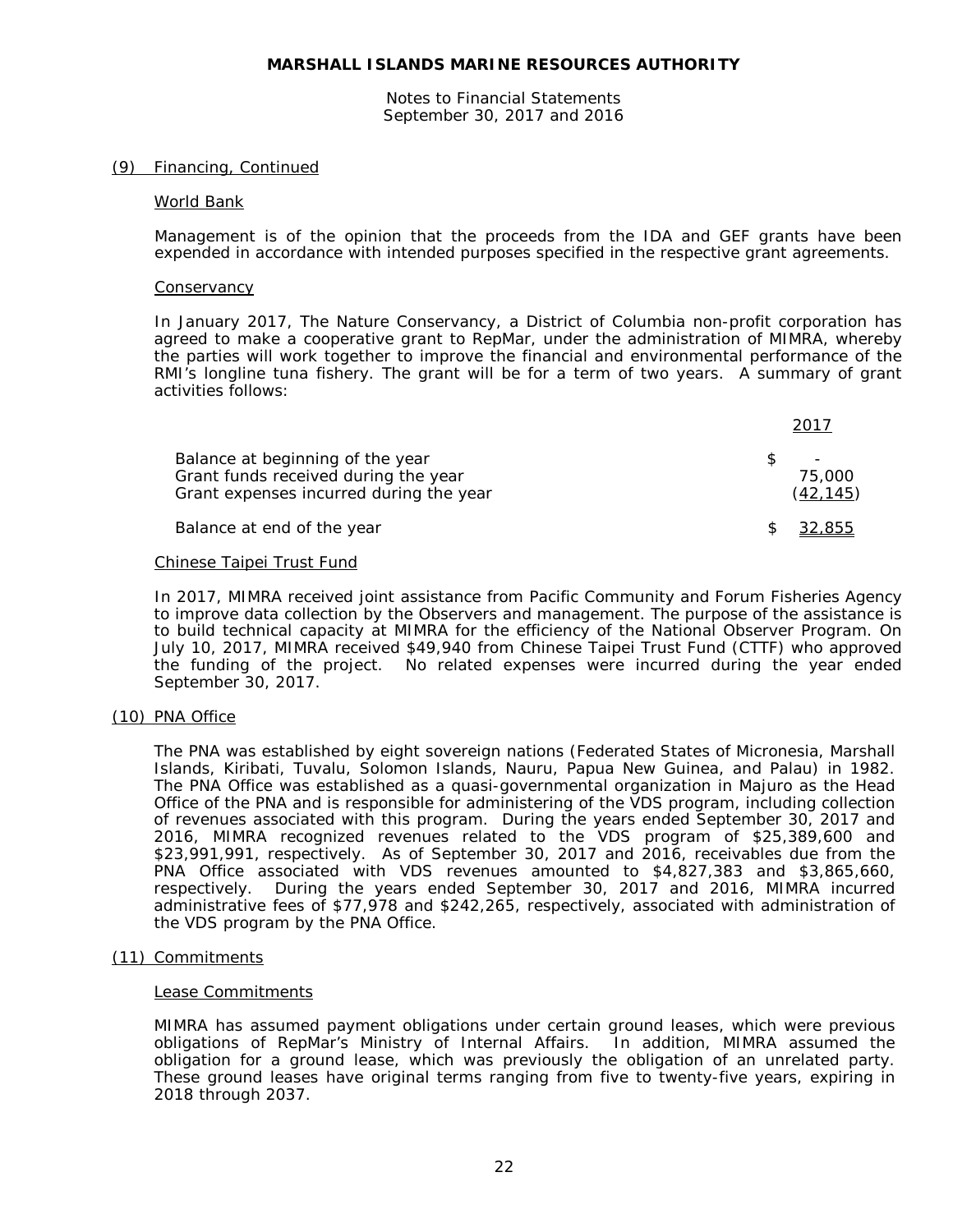Notes to Financial Statements September 30, 2017 and 2016

#### (11) Commitments, Continued

#### Lease Commitments, Continued

In 2016, MIMRA also purchased a building for the PNA Office and assumed obligation for an attendant lease which expires in 2037 (see note 5).

Total future minimum lease payments for subsequent years ending September 30, are as follows:

| Year ending<br>September 30, |              |
|------------------------------|--------------|
|                              |              |
| 2018                         | \$<br>34,489 |
| 2019                         | 33,996       |
| 2020                         | 32,230       |
| 2021                         | 23,693       |
| 2022                         | 22,259       |
| 2023 - 2027                  | 52.123       |
| 2028 - 2032                  | 36,265       |
| 2033 - 2037                  | 29,587       |
|                              | \$264,588    |

MIMRA has entered into lease agreements expiring over various years through December 15, 2022. Future minimum lease income for the subsequent years ending September 30 is as follows:

| Year ending<br>September 30, |                           |
|------------------------------|---------------------------|
| 2018<br>2019<br>2020         | \$20,265<br>20,265        |
| 2021<br>2022                 | 20,265<br>16,098<br>8,778 |
|                              | \$ 85.671                 |

#### Construction in Progress

Contract commitments in connection with projects-in-progress approximate \$2,100,000 as of September 30, 2017.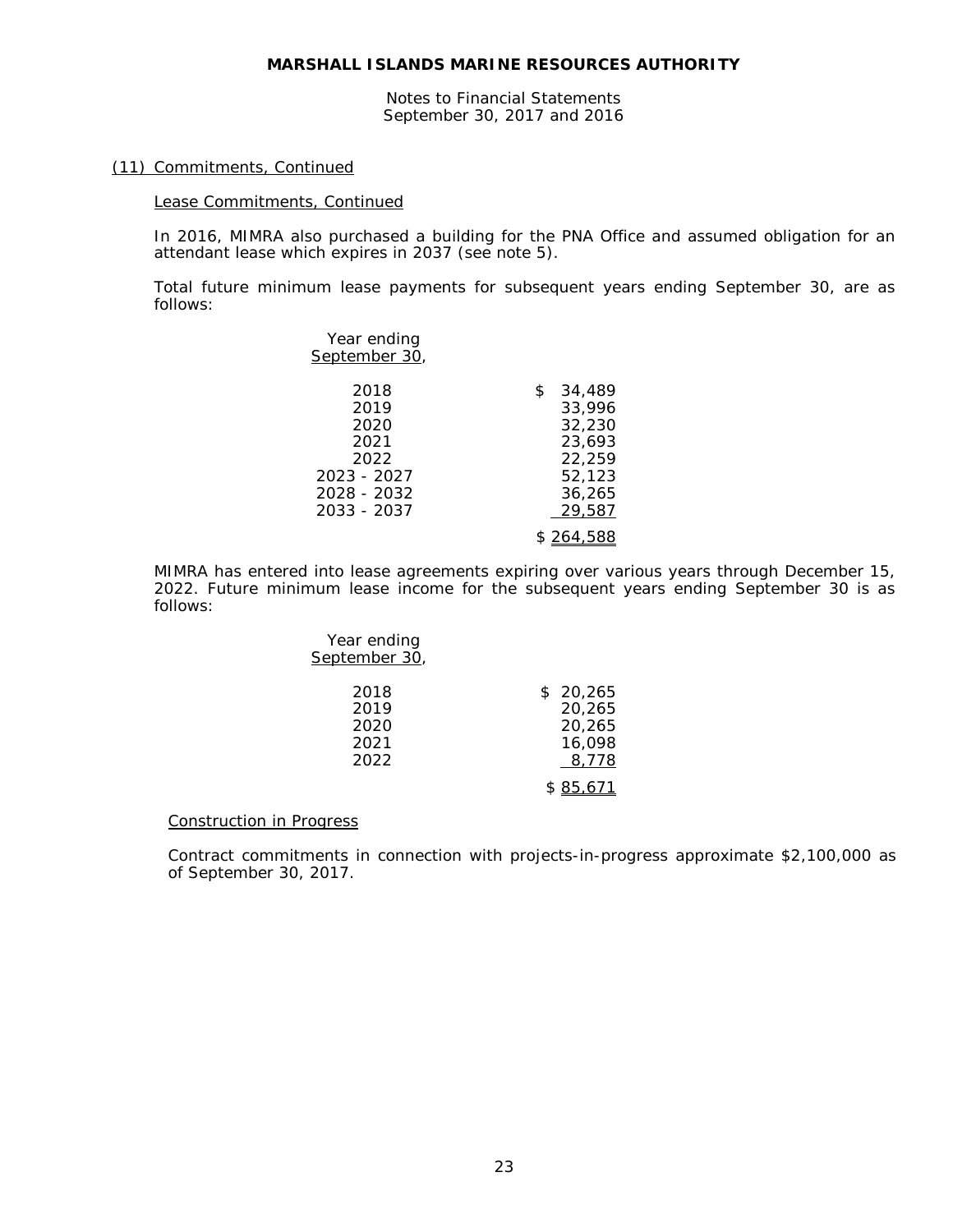

Deloitte & Touche LLP 361 South Marine Corps Drive Tamuning, GU 96913-3973 USA

Tel: +1 (671) 646-3884 Fax: +1 (671) 649-4265

www.deloitte.com

#### **INDEPENDENT AUDITORS' REPORT ON INTERNAL CONTROL OVER FINANCIAL REPORTING AND ON COMPLIANCE AND OTHER MATTERS BASED ON AN AUDIT PERFORMED IN ACCORDANCE WITH** *GOVERNMENT AUDITING STANDARDS*

Board of Directors Marshall Islands Marine Resources Authority:

We have audited, in accordance with auditing standards generally accepted in the United States of America and the standards applicable to financial audits contained in *Government Auditing Standards* issued by the Comptroller General of the United States, the financial statements of Marshall Islands Marine Resources Authority (MIMRA), which comprise the statement of net position as of September 30, 2017, and the statements of revenues, expenses and changes in net position and of cash flows for the year then ended, and the related notes to the financial statements, and have issued our report thereon dated June 27, 2018.

# **Internal Control Over Financial Reporting**

In planning and performing our audit of the financial statements, we considered MIMRA's internal control over financial reporting (internal control) to determine the audit procedures that are appropriate in the circumstances for the purpose of expressing our opinion on the financial statements, but not for the purpose of expressing an opinion on the effectiveness of MIMRA's internal control. Accordingly, we do not express an opinion on the effectiveness of MIMRA's internal control.

Our consideration of internal control was for the limited purpose described in the preceding paragraph and was not designed to identify all deficiencies in internal control that might be material weaknesses or significant deficiencies and therefore, material weaknesses or significant deficiencies may exist that have not been identified. However, as described in the accompanying Schedule of Findings and Responses, we did identify certain deficiencies in internal control that we consider to be material weaknesses and significant deficiencies.

A *deficiency in internal control* exists when the design or operation of a control does not allow management or employees, in the normal course of performing their assigned functions, to prevent, or detect and correct, misstatements on a timely basis. A *material weakness* is a deficiency, or a combination of deficiencies, in internal control such that there is a reasonable possibility that a material misstatement of the entity's financial statements will not be prevented, or detected and corrected on a timely basis. We consider the deficiencies described in the accompanying Schedule of Findings and Responses as item 2017-001 to be material weaknesses.

A *significant deficiency* is a deficiency, or a combination of deficiencies, in internal control that is less severe than a material weakness, yet important enough to merit attention by those charged with governance. We consider the deficiencies described in the accompanying Schedule of Findings and Responses as item 2017-002 to be significant deficiencies.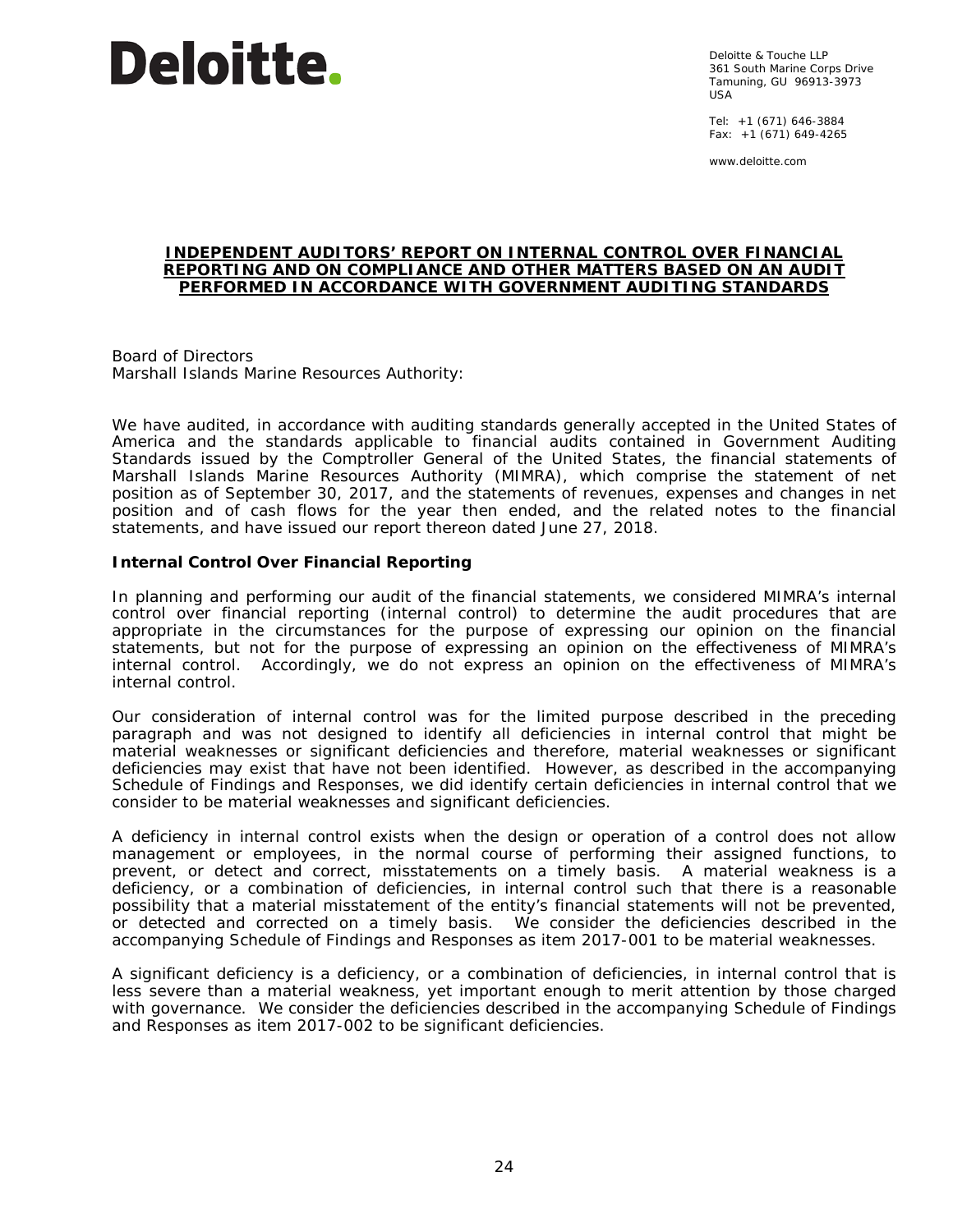# **Deloitte**

# **Compliance and Other Matters**

As part of obtaining reasonable assurance about whether MIMRA's financial statements are free from material misstatement, we performed tests of its compliance with certain provisions of laws, regulations, contracts, and grant agreements, noncompliance with which could have a direct and material effect on the determination of financial statement amounts. However, providing an opinion on compliance with those provisions was not an objective of our audit, and accordingly, we do not express such an opinion. The results of our tests disclosed instances of noncompliance or other matters that are required to be reported under *Government Auditing Standards* and which are described in the accompanying Schedule of Findings and Responses as item 2017-003.

# **MIMRA's Responses to Findings**

MIMRA's responses to the findings identified in our audit are described in the accompanying Schedule of Findings and Responses. MIMRA's responses were not subjected to the auditing procedures applied in the audit of the financial statements and, accordingly, we express no opinion on them.

# **Purpose of this Report**

The purpose of this report is solely to describe the scope of our testing of internal control and compliance and the result of that testing, and not to provide an opinion on the effectiveness of MIMRA's internal control or on compliance. This report is an integral part of an audit performed in accordance with *Government Auditing Standards* in considering MIMRA's internal control and compliance. Accordingly, this communication is not suitable for any other purpose.

laithe Narchel

June 27, 2018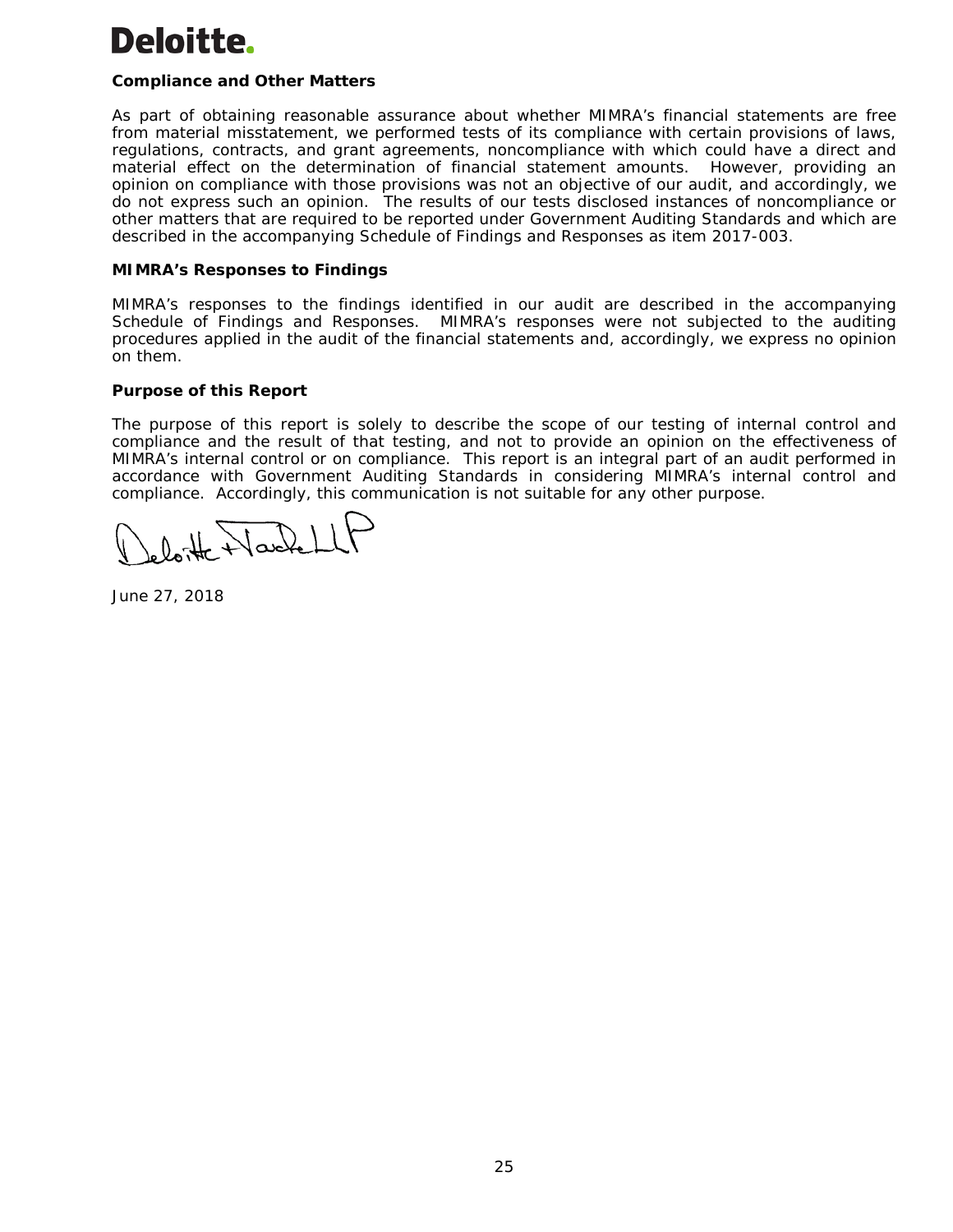Schedule of Findings and Responses Year Ended September 30, 2017

# Impairment of Purchased Building

#### Finding No. 2017-001

Criteria: Impairment is indicated when events or changes in circumstances suggest that the service utility of the capital asset may have significantly and unexpectedly declined.

Condition: No impairment assessment was performed on the building that is to be demolished.

Cause: The cause of the above condition is the lack of established policies and procedures governing impairment of capital assets.

Effect: The effect of the above condition is a possible misstatement of capital assets. A \$500,000 audit adjustment was proposed to recognize an impairment loss associated with this building.

Recommendation: We recommend that MIMRA establish internal control policies and procedures governing capital assets, especially in the assessment of impairment.

Auditee Response and Corrective Action Plan: We will do as recommended.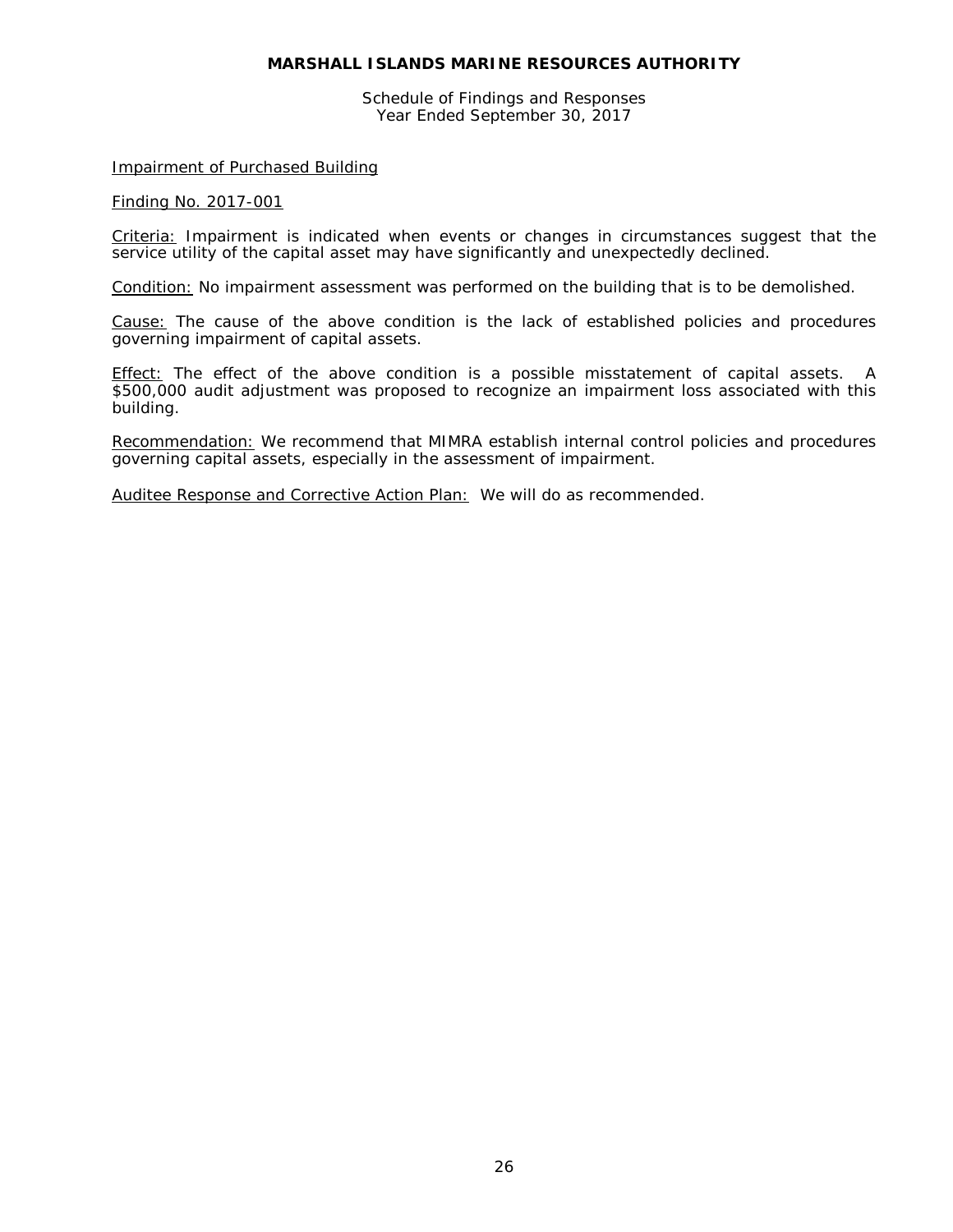Schedule of Findings and Responses, Continued Year Ended September 30, 2017

#### Unrecorded Donated Fixed Assets

#### Finding No. 2017-002

Criteria: All assets donated to MIMRA with a future economic life should be recorded as fixed assets.

Condition: Various equipment donated by the Overseas Fishery Cooperation Foundation of Japan in 2010 were not recorded in the accounting records.

Cause: The cause of the condition is the lack of formal procedures to communicate grant noncash receipts to the accounting department.

Effect: The effect of the above condition is the understatement of the fixed assets accumulated depreciation. No audit adjustment was proposed as the resultant donated assets were not considered material to the financial statements.

Recommendation: We recommend that management establish formal procedures for non-cash<br>grant receipts. Further, we recommend that management inventory donated assets and Further, we recommend that management inventory donated assets and determine appropriate values to be recorded.

Auditee Response and Corrective Action Plan: The formal procedure to be able to record donated assets, is to submit to Accounting all the necessary documentation, so that, a donated asset can be taken up in the books.

We will be discussing procedure as to how it will be done (the division and/or department transacting with OFCF), so that, nothing can be overlooked. All documentations for donated assets shall be submitted to Accounting for determination which asset shall be taken up in MIMRA books and/or which assets will not be booked.

The Accountant should follow-up every now and then with the Division/Department involved in transacting with OFCF so that, immediate gathering of dox needed for booking can be done as soon as possible.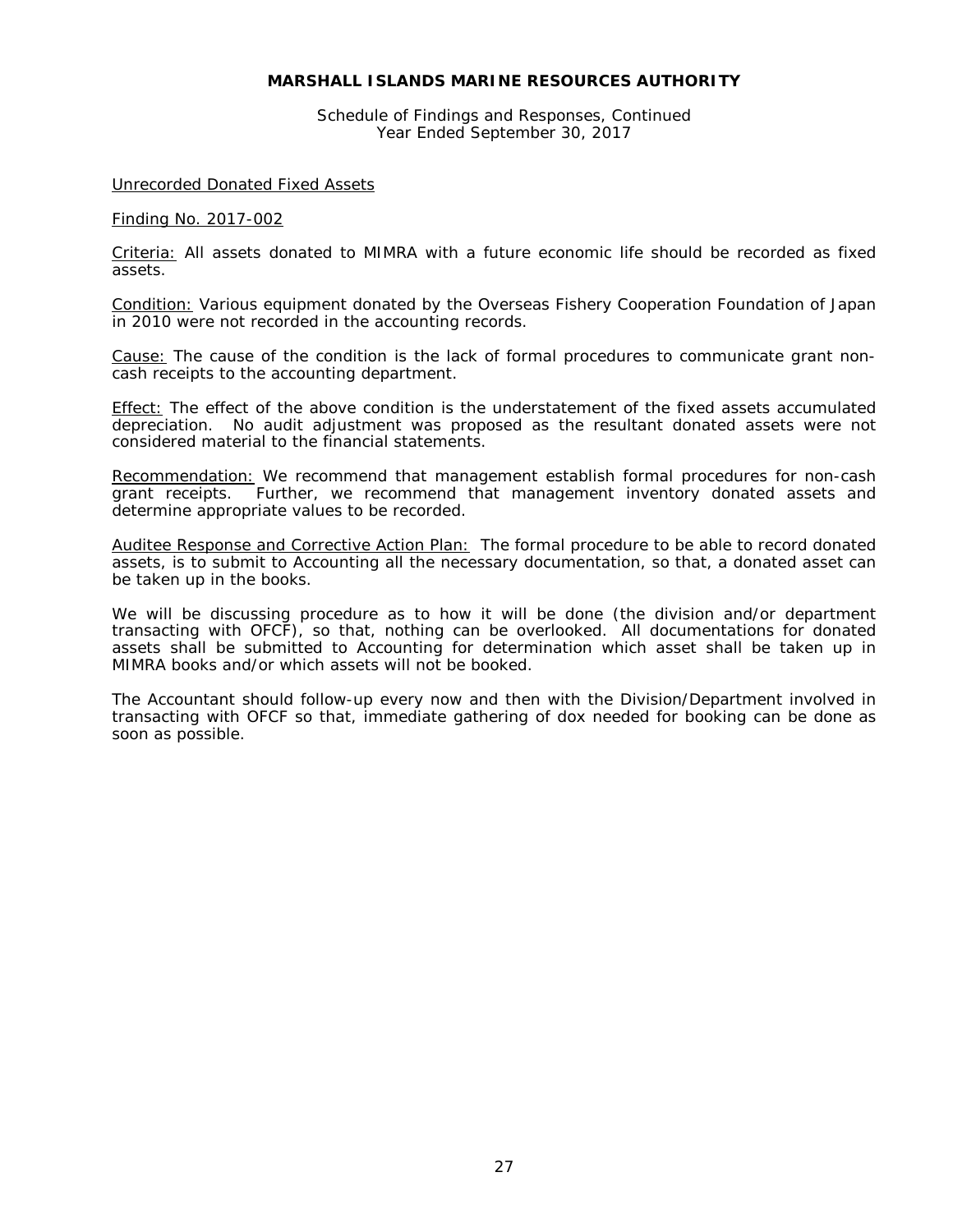Schedule of Findings and Responses, Continued Year Ended September 30, 2017

Local Noncompliance

Finding No. 2017-003

Criteria: RepMar's Procurement Code states the following:

- (a) Section 124 unless otherwise authorized by law, all Government contracts shall be awarded by competitive sealed bidding.
- (b) Section 127 procurement of goods and services not exceeding \$25,000 may be made in accordance with small purchase procedures promulgated by Repmar's Policy Office; provided, however, that procurement requirements shall not be artificially divided so as to constitute a small purchase under this Section. Small purchase procedures are those relatively simple and informal methods for securing services, supplies, or other property that do not cost more than \$25,000. RepMar's Ministry of Finance has previously declared that if small purchase procedures are used, price or rate quotations shall be obtained from an adequate number of qualified sources.
- (c) Section 128 a contract may be awarded for a supply, service, or construction item without competition when it is determined in writing that there is only one source for the required supply, service, or construction item.
- (d) Section 129 notwithstanding any other provision of this Act, emergency procurement may be made when there exists a threat to public health, welfare, or safety under emergency conditions as defined in regulations promulgated by the Policy Office; provided, that such emergency procurement shall be made with such competition as is practicable under the circumstances. A written determination of the basis for the emergence and for the selection of the particular contractor shall be included in the contract file.

Condition: The following transactions were not adequately documented to evidence compliance with the procurement process set forth in the criteria:

• Purchase Order No. 17-2679 in relation to the purchase of boat engines for Jokok 2 (\$33,998)

Cause: The cause of the above condition is a lack of planning and adequate internal control policies and procedures requiring documentation of procurement procedures and compliance with RepMar's Procurement Code.

Effect: The effect of the above condition is noncompliance with RepMar's Procurement Code.

Prior Year Status: The lack of compliance with the RepMar Procurement Code was reported as a finding in the audit of MIMRA for 2016.

Recommendation: We recommend that management establish adequate internal control policies and procedures requiring compliance with RepMar's Procurement Code.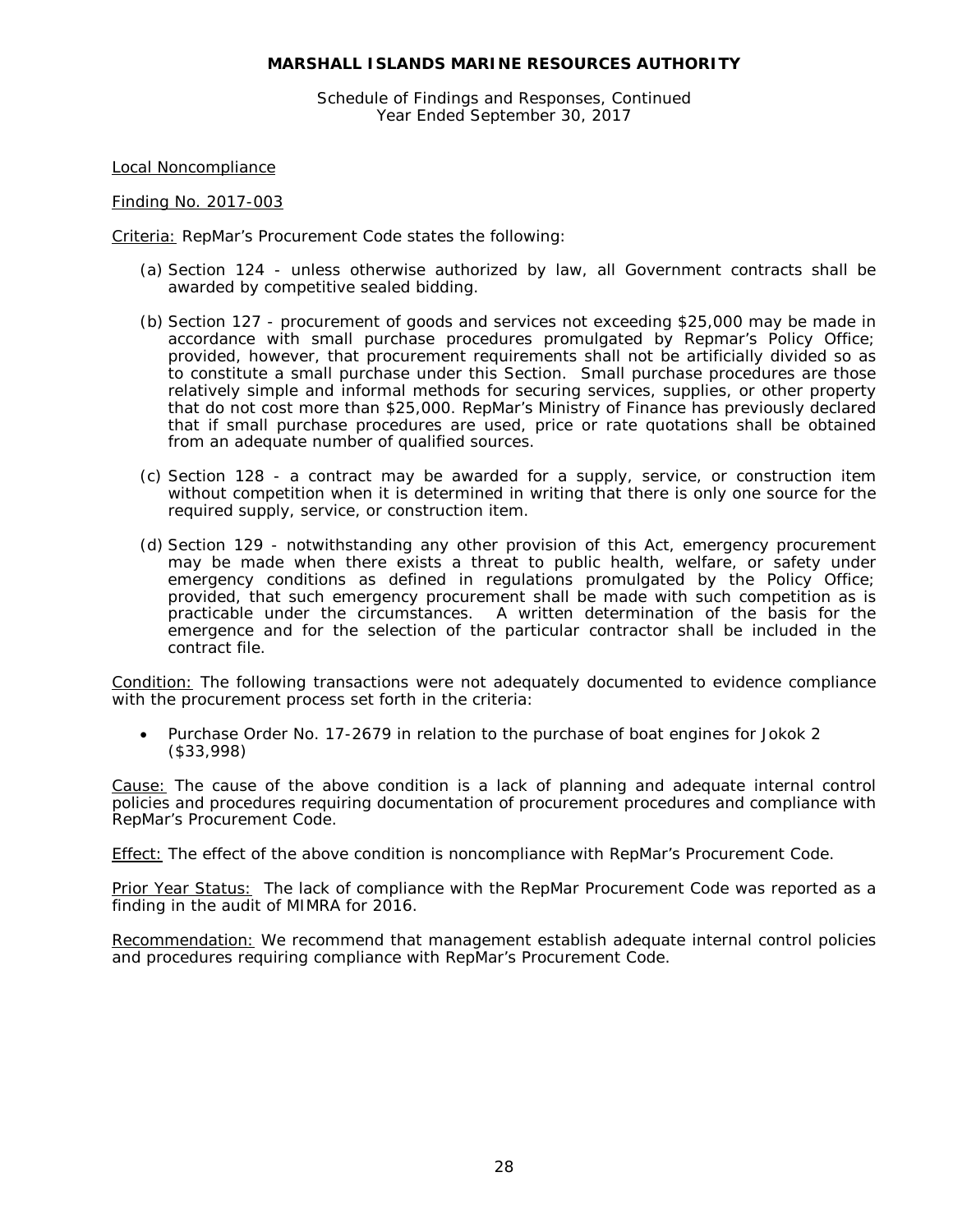Schedule of Findings and Responses, Continued Year Ended September 30, 2017

#### Local Noncompliance, Continued

#### Finding No. 2017-003, Continued

Auditee Response and Corrective Action Plan: There is only one local vendor that gave us a quotation for the stated equipment but it would take them three months or more to fulfill the order. MIMRA could not wait for three months to have it, because it would only mean, three months without the services of Jolok from Majuro fishmarket to Arno fishbase and vice versa.

So the deputy head of the maintenance division (Gary Roberto) asked around and found a vendor from Guam with the needed engines available immediately, thus, the order was done.

What we had in mind was to immediately acquire the engine so that Jolok's operation could start as soon as possible.

As always, MIMRA follows RepMar's Procurement Code as a government entity, only that there are matters that needs to be acted upon immediately so that operation will not slow down.